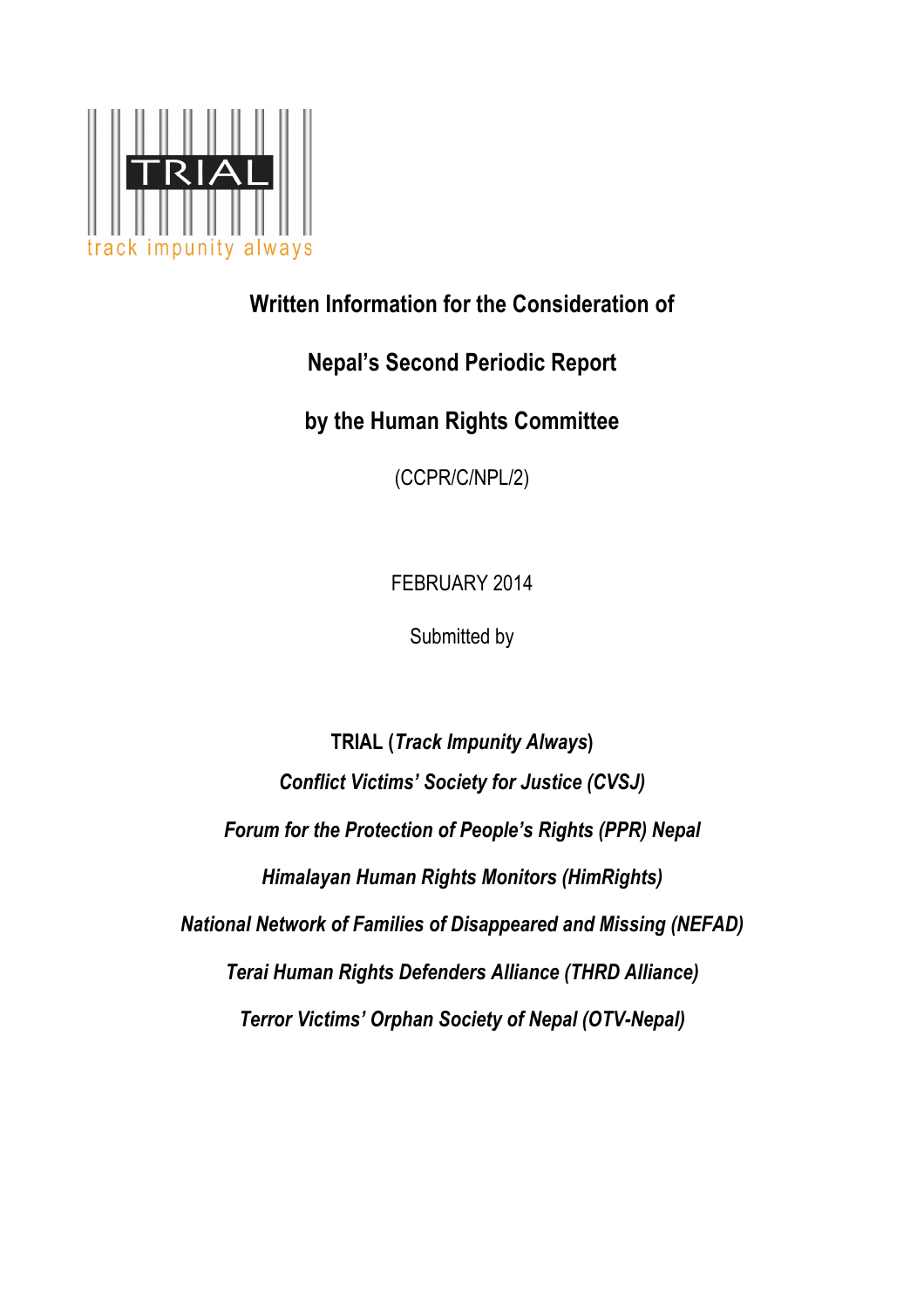## **CONTENTS**

| <b>Contents</b>                                                                                    | Paragraphs |
|----------------------------------------------------------------------------------------------------|------------|
| 1. Background                                                                                      | $1 - 4$    |
| 2. Gross Human Rights Violations, Lack of Accountability and Reparations                           | $5-6$      |
| 2.1 The Ongoing Failure to Effectively Investigate, Judge and Sanction Those Responsible           |            |
| for Arbitrary Detentions, Enforced Disappearance, Torture, Rape and Other Forms of Sexual Violence | $7 - 22$   |
| 2.2 The Lack of Criminalization of Torture, Enforced Disappearance, War Crimes, Crimes against     |            |
| Humanity and Genocide and the Failure to Investigate and Prosecute Those Responsible               | 23-34      |
| 2.3 Lack of Reparations for Conflict Victims                                                       | 35-42      |
| 2.4 Deficiency of Measures to Prevent and Combat Rape and Other Forms of Sexual Violence           | 43-51      |
| 2.5 Recent Human Rights Violations and Ongoing Failure to Bring to Account Perpetrators            |            |
| of Extrajudicial Killings and Enforced Disappearance in Terai                                      | 52-58      |
| 2.6 Sanctions Imposed on Military Personnel                                                        | 59-62      |
| 2.7 Rights of People Deprived of Their Liberty                                                     | 63-66      |
| 3. Other Matters of Concern                                                                        | 67         |
| 3.1 Inadequate Exhumations, Identifications and Return of Mortal Remains to Families               | 68-69      |
| 3.2 Lack of Protection of Victims of Human Rights Violations, Their Relatives, Witnesses and       |            |
| <b>Human Rights Defenders</b>                                                                      | 70-74      |
| 3.3 Non-ratification of the International Convention on the Protection of all Persons from         |            |
| <b>Enforced Disappearance and the Rome Statute</b>                                                 | 74         |
| 4. Information Concerning the Organizations Submitting the Report                                  |            |

**Annex – Supreme Court Decision, 2 January 2014**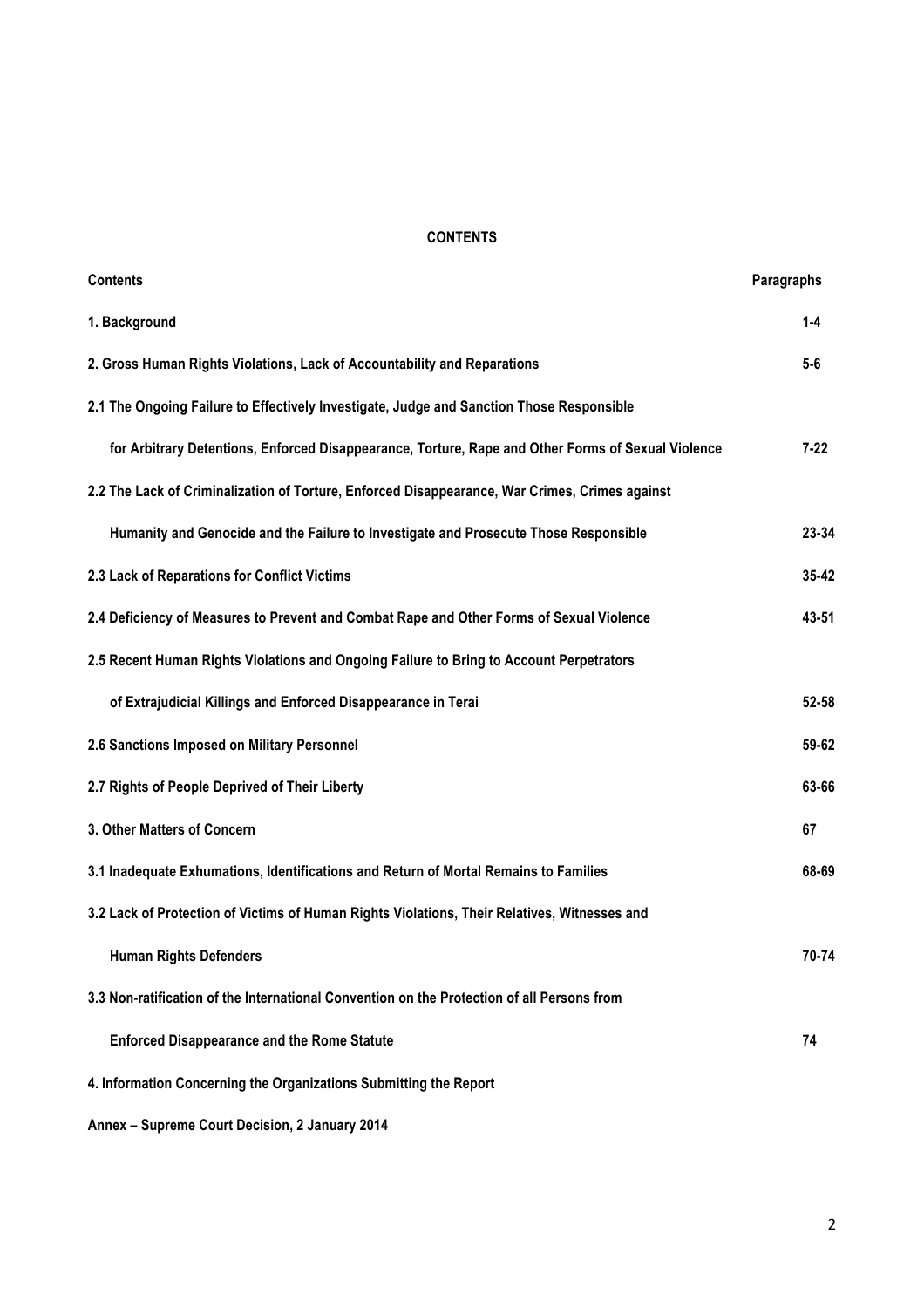## **1. Background**

 

In **March 1994 Nepal** submitted its initial report (doc. CCPR/C/74/Add.2 of 10 November 1994) to the **Human Rights Committee (HRC).**

**On 10 November 1994 the HRC issued its concluding observations** (CCPR/C/79/Add.42).

**On 21 February 2012 Nepal** presented its **second periodic report (doc. CCPR/C/NPL/2 distributed on 8 June 2012),** combining the second, third and fourth periodic reports and covering the period from 1995 to 2010**.**

\* \* \*

**\* \* \***

In **April 2013** TRIAL and six NGOs from Nepal submitted written information to the HRC to highlight **matters that in their view should be included in the list of issues**. **Since the majority of the information provided in such occasion remains valid, it will not be reiterated here and extensive reference will be made to it as the "April 2013 report"**. 1

At its 108th session the HRC adopted the **List of issues in relation to the second periodic report of Nepal (LOIS)**2.

\* \* \*

- 1. The present written information is an alternative report to Nepal's combined second, third and fourth periodic reports, submitted by the State party on 21 February 2012 pursuant to Article 40 of the International Covenant on Civil and Political Rights ("the Covenant") and to be examined by the HRC on its 110th session.
- 2. This report focuses on a limited number of issues selected among those included by the HRC in the LOIS in accordance with the expertise and mandate of the subscribing organizations. As a result, it is

<sup>1</sup> The report submitted in April 2013 by TRIAL, Conflict Victims' Society for Justice (CVSJ), Forum for the Protection of People's Rights (PPR) Nepal, Himalayan Human Rights Monitors (HimRights), National Network of Families of Disappeared and Missing (NEFAD), Terai Human Rights Defenders Alliance (THRD Alliance) and Terror Victims' Orphan Society of Nepal (OTV-Nepal) can be found at: http://www.ccprcentre.org/doc/2013/05/TRIAL\_Nepal\_HRC108.pdf (hereinafter "April 2013 Report").

<sup>2</sup> Human Rights Committee (HRC), *List of issues in relation to the second periodic report of Nepal,* doc. CCPR/C/NPL/2 of 21 August 2013, (hereinafter "LOIS Nepal 2013").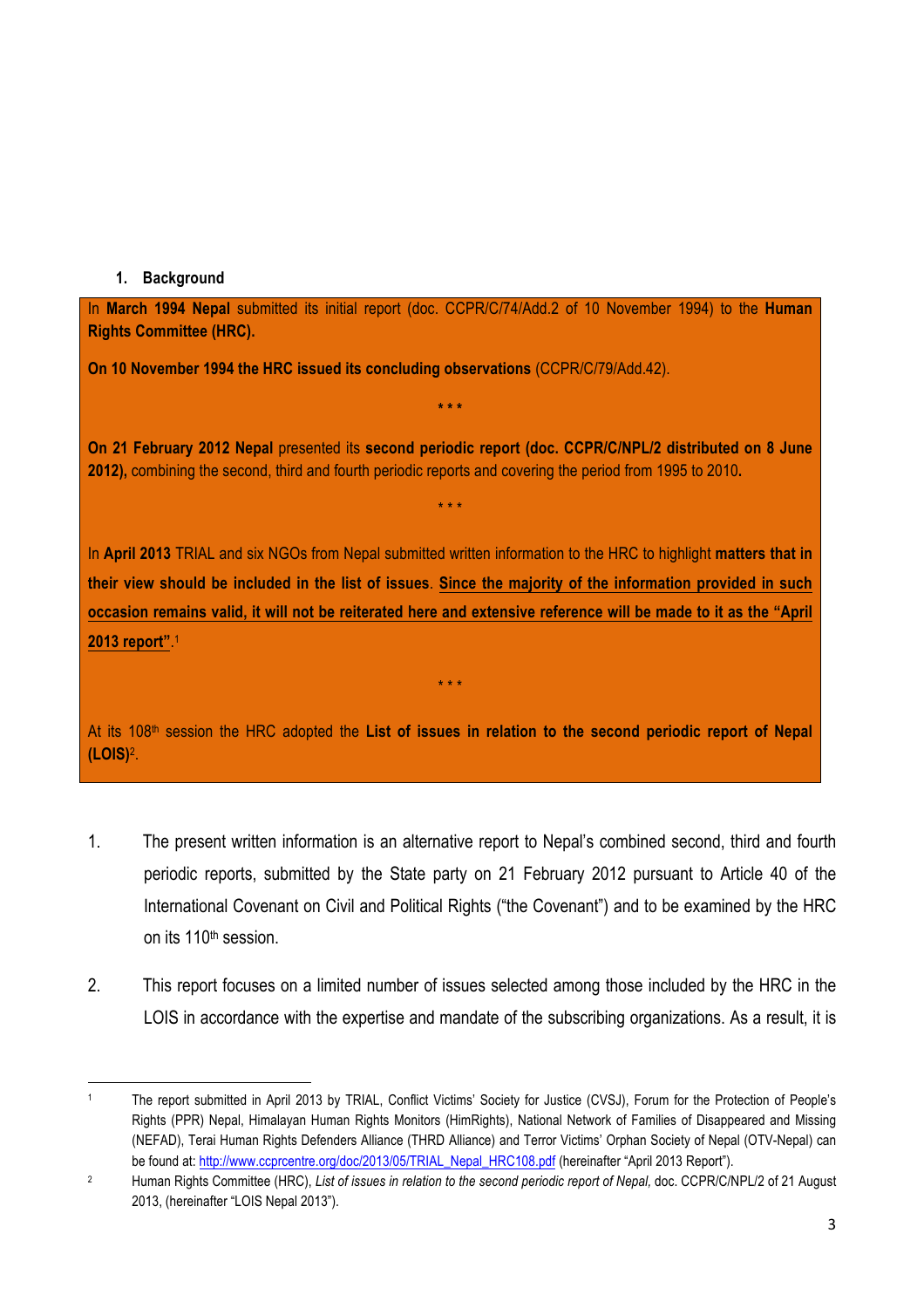mainly concerned with matters related to impunity and to past and ongoing gross human rights violations in Nepal.

- 3. The present report analyses Nepal's compliance with its obligations under Articles 6 (the right to life), 7 (prohibition of torture), 9 (the right to liberty and security of person), 10 (the right of detainees to be treated with humanity and dignity), 16 (the right to recognition as a person before the law), 24 (the rights of the child), and Article 2, para. 3, (the right to an effective remedy) of the Covenant. This does not in any way imply that the organizations submitting this report consider the State party to be in full compliance with all its obligations under the Covenant.
- 4. As most of these matters have been thoroughly analysed in the April 2013 report and only few substantial changes have been registered since, that document shall be deemed as the main reference.

## **2. Gross Human Rights Violations, Lack of Accountability and Reparations**

- 5. As pointed out in the April 2013 report, victims of gross human rights violations in Nepal face several obstacles when seeking for justice and redress. The lack of accountability for past and ongoing crimes coupled with the absence of any significant redress favours the reoccurrence of conducts contrary to the State party's international obligations. The widespread impunity for past human rights violations as well as new episodes of arbitrary detention, torture, enforced disappearance and extrajudicial killings disclose ongoing violations of Articles 2, para. 3, 6, 7, 9, 10, 14, 16, 24 of the Covenant under both their substantive and procedural limbs.
- 6. On 21 August 2013 the HRC included a number of questions related to these matters in the relevant session of LOIS.
- **2.1 The Ongoing Failure to Effectively Investigate, Judge and Sanction Those Responsible for Arbitrary Detention, Enforced Disappearance, Torture, and Rape or Other Forms of Sexual Violence**

**Questions related to Articles 6, 7, 9, 10, 14, 16, 24 and 2, para. 3, of the Covenant included in the LOIS Adopted in August 2013**

*3. Please report on concrete measures taken to address impunity for past and ongoing human rights violations and investigate and prosecute human rights violations committed by both State and non-State actors. Please clarify the status of the "Commission on Investigation of Disappeared Persons, Truth and Reconciliation Ordinance – 2069 (2013)" after the Supreme Court issued an interim order on 2 April 2013 staying its implementation, and elaborate on the*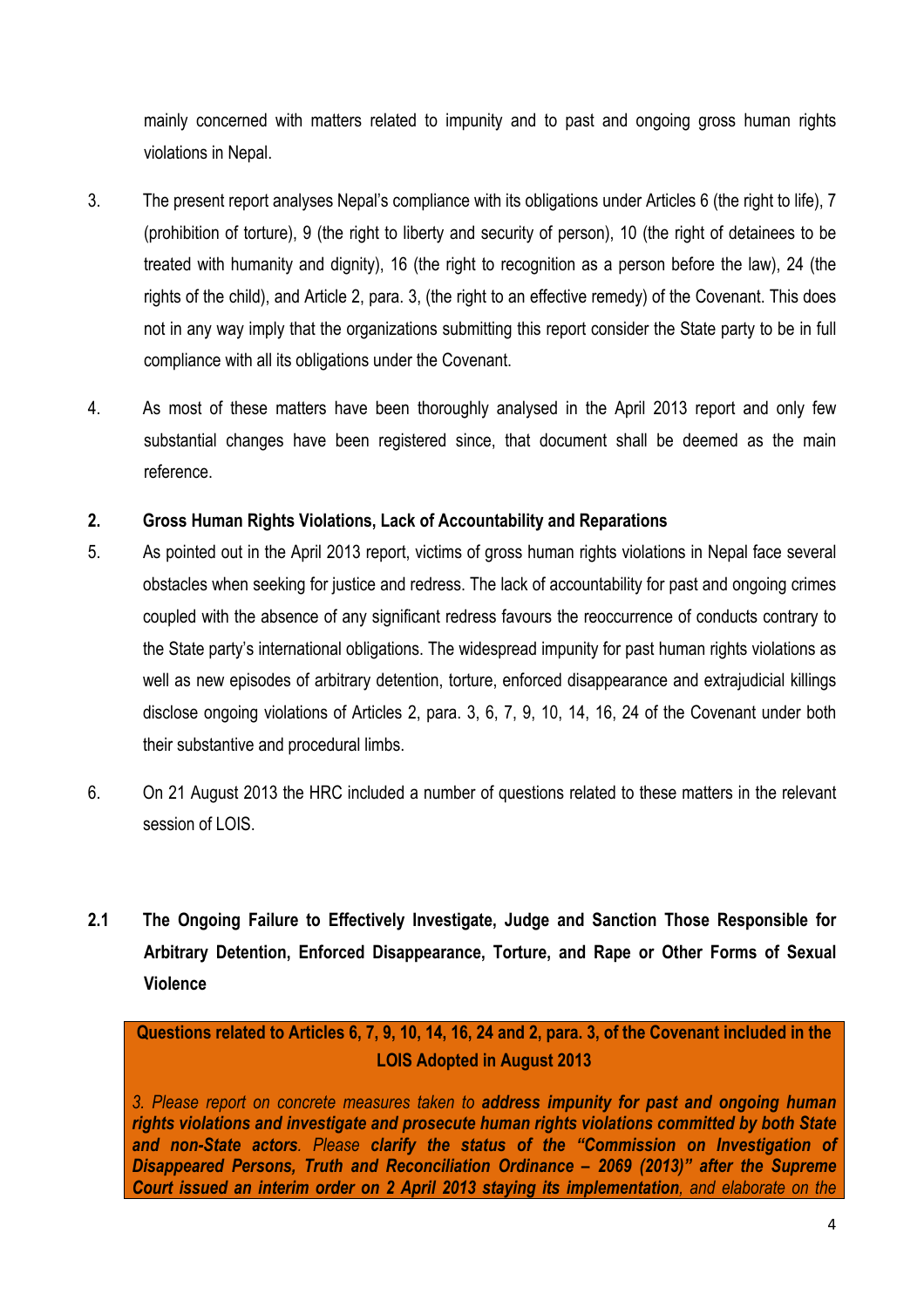*steps taken to review the Ordinance to ensure that its provisions are in full compliance with the Covenant. Please comment on the application of constitutional, statutory and regulatory immunities from accountability (including criminal accountability) of public officials, military and security forces and on the use of political interference to withdraw charges against persons accused of serious crimes amounting to human rights violations. Please also indicate whether the State party has established a vetting system to exclude persons accused of human rights violations from law enforcement bodies, the army and other relevant State bodies.*

- 7. The April 2013 report highlighted that the State party's **failed to undertake effective investigations into human rights abuses and to prosecute those allegedly responsible**, pointing out in particular that to date "no one has been criminally prosecuted in a civilian court for serious human rights or IHL violations"3.
- 8. The **situation remains unvaried**. The State party has consistently failed to adopt measures to repel and contrast the several legal as well as *de facto* obstacles to prosecution that facilitate the perpetuation of the current climate of impunity. Such impunity is not restricted to few violations of the rights enshrined in the Covenant but regards, at least, all those conducts which represent grave breaches of human rights, such as extrajudicial killings, torture, enforced disappearance, rape and other forms of sexual violence. As noted by a number of UN bodies, obstacles to prosecution that shield perpetrators from justice are common to all of these crimes<sup>4</sup>.
- 9. In particular, victims of gross human rights vi*o*lations **face insurmountable hurdles in registering First Information Reports (hereinafter "FIRs"), criminal complaints that are essential to trigger investigations into any alleged crime**. Regardless to their legal duty to record FIRs and start

 <sup>3</sup> April 2013 report, quoting Office of the High Commissioner for Human Rights (OHCHR), Nepal Conflict Report: An analysis of conflict-related violations of international human rights law and international humanitarian law between February 1996 and 21 November 2006, November 2012, (hereinafter "Nepal Conflict Report 2012") available at http://www.ohchr.org/Documents/Countries/NP/OHCHR\_Nepal\_Conflict\_Report2012.pdf, p. 36.

<sup>4</sup> In relation to extrajudicial killings see Special Rapporteur on Arbitrary Executions (SREJK), *Mission to Nepal*, UN doc. E/CN.4/2001/9/Add.2, 9 August 2001, para. 43 (hereinafter "Nepal Mission Report"); in relation to enforced disappearance see Working Group on Enforced or Involuntary Disappearances (WGEID), Annual Report for 2012, 28 January 2013, UN doc. A/HRC/22/45, available at a control available and a structure at a control and at a control at a control at a control at a control at a control at a control at a control at a control at a control at a control at a control

http://www.ohchr.org/Documents/HRBodies/HRCouncil/RegularSession/Session22/A.HRC.22.45\_English.pdf, (hereinafter Annual Report 2012), para. 288; and WGEID, *Missions to Colombia and Nepal: follow-up to the recommendations made by the Working Group*, 2011, UN doc. A/HRC/19/58/Add.4, 13 February 2012, (hereinafter "Mission to Nepal Follow-up Report") para. 18; in relation to torture see Committee against Torture (hereinafter CAT), Concluding Observations, UN doc. CAT/C/NPL/CO/2 of 13 April 2007, paras. 24 and 25; and Special Rapporteur on Torture (SRT), Follow-up to the recommendation by the Special Rapporteur Visits to China, Georgia, Jordan, Nepal, Nigeria and Togo, 17 February 2009, UN doc. A/HRC/10/44/Add.5 (hereinafter "Nepal Mission Follow-up Report"), para. 23.; in relation to sexual violence see Committee on the Elimination of Discrimination against Women (CEDAW), Concluding Observations on Nepal, UN doc. CEDAW/C/NPL/CO/4-5, 29 July 2011, paras. 35 and 36.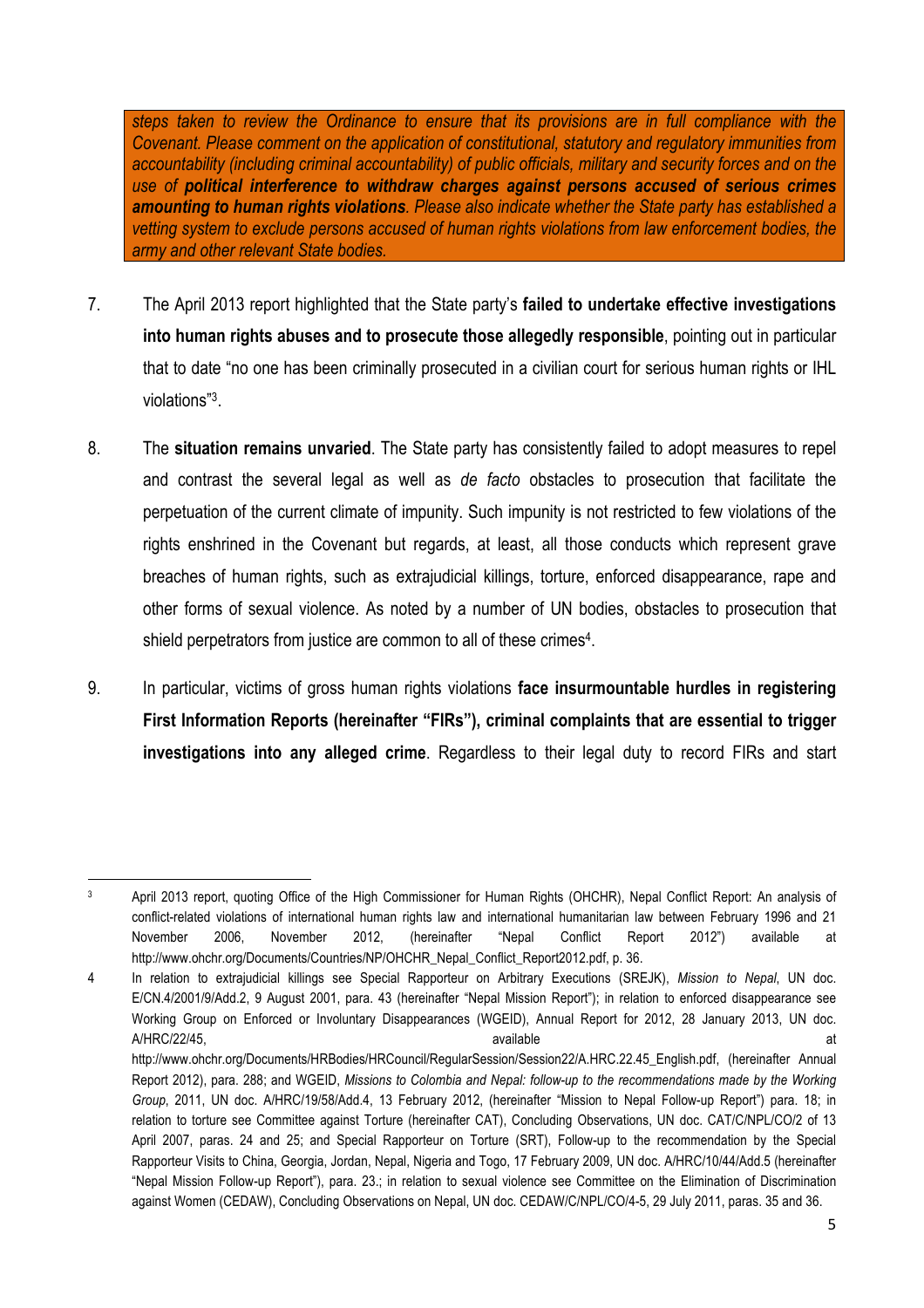inquiries into the facts thereby reported, Nepalese **Police consistently refuse to register FIRs when they are related to State authorities' conducts**5.

- 10. The fact that, overall, not more than 100 FIRs have been registered to date in relation to conflictrelated human rights violations<sup>6</sup>, shows that the mechanism designed by the current legislation<sup>7</sup> to ensure that Police comply with their duty to record criminal complaints is grossly inadequate. According to the Nepalese law, when Police personnel refuse to register an FIR the persons who tried to lodge it can "give the information of the crime to the concerned Chief District Officer or the upper level Police Office than that Office which is prescribed to register the information"8. However, **the refusal to register an FIR is not sanctioned and therefore there is no deterrent effect preventing Police officers from maintaining a wrongful conduct**. Moreover, in many cases also Chief District Officers or higher ranking Police officers refuse to register complaints alleging criminal responsibility of some members of the security forces. In some instances the **Police refused to register FIRs even after mandatory orders issued by the Supreme Court to do so**9.
- 11. One major problem in this regard is represented by the lack of criminalization under Nepalese law of some crimes such as torture and enforced disappearance10. Since **FIRs can only be registered in relation to criminal offences enlisted in Schedule 1 attached to the** *1992 State Cases Act***, and since neither torture nor enforced disappearance figure in such document, victims of such crimes are prevented from filing criminal complaints.**
- 12. Besides, even in those rare cases where criminal complaints related to State authorities' wrongdoings are registered, investigations into the alleged facts are *de facto* rarely initiated. Moreover, as thoroughly detailed in the April 2013 report, **even when prosecution took place, the executive branch often interfered with the independence of the judicial proceedings by withdrawing cases from court pursuant to Article 29 of the** *1992 State Cases Act*. This strategy has been heavily relied upon by successive governments at least in 2008, 2011 and 2012, with the result of provoking the dropping of charges and the release of those accused in up to 1,222 proceedings11.
- 13. To the knowledge of the subscribing organizations no efforts have been undertaken by the State to eradicate any of these hindrances to prosecution and to seriously tackle the systematic impunity that

  $\frac{5}{6}$  April 2013 report, paras. 71-76.

<sup>6</sup> April 2013 report, para. 72.

<sup>7</sup> *1992 State Cases Act* (also called *1992 Government Cases Act*)*,* entered into force on 23 December 1992, Art. 3, para. 5.

<sup>8</sup> *1992 State Cases Act,* Art. 3, para. 5.

<sup>9</sup> April 2013 report, para. 71.

<sup>10</sup> See *infra,* paras. 23-34.

<sup>11</sup> April 2013 report, paras. 77 and 78.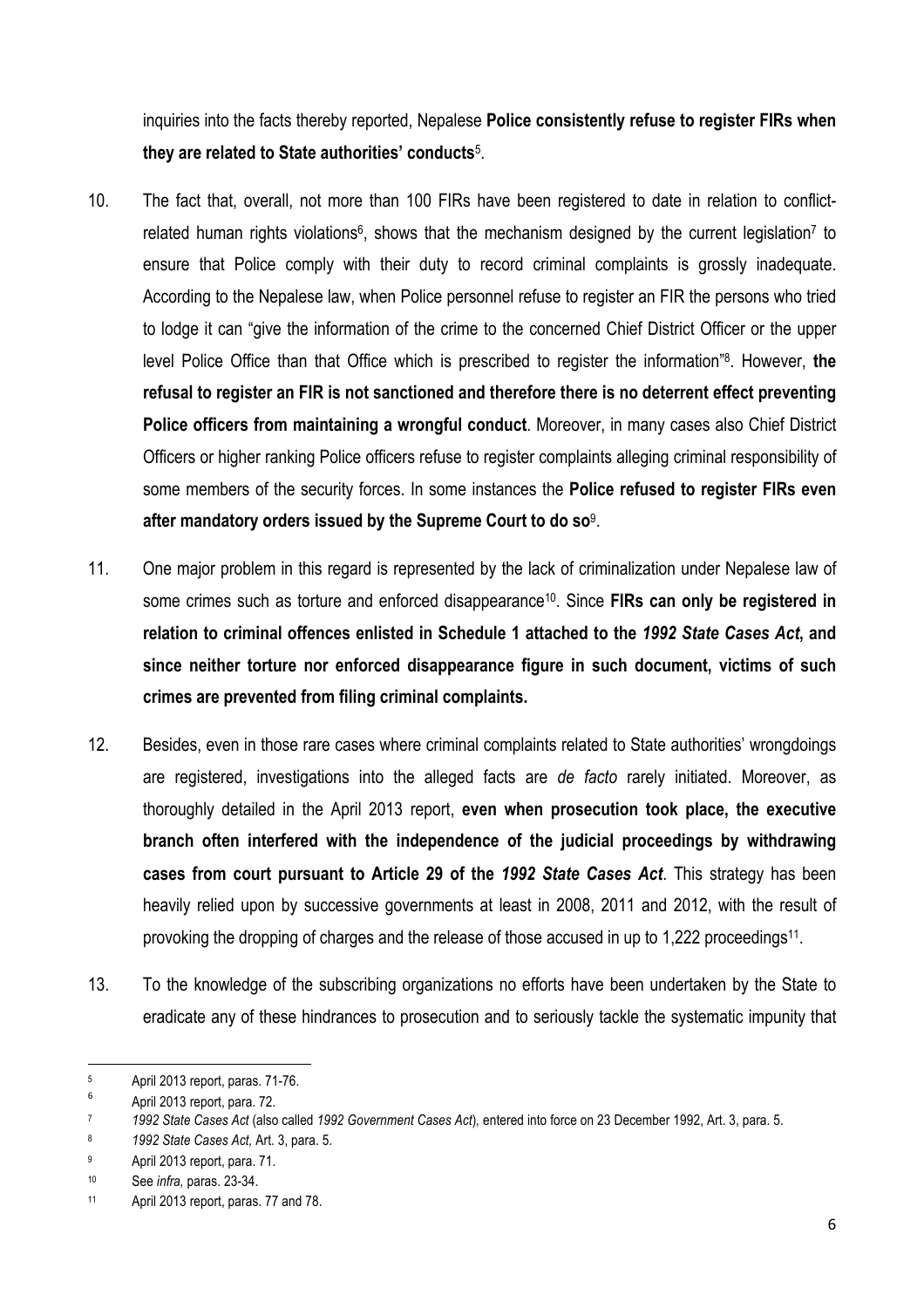shields perpetrators of gross human rights violations and grave breaches of international humanitarian law.

- 14. A welcomed evolution since the April 2013 report was registered at the beginning of 2014. **On 2 January 2014, the Supreme Court of Nepal issued its judgment on two writ petitions submitted on 23 March 2013**<sup>12</sup> to challenge the constitutionality of the Executive Ordinance signed into law on 14 March 2013 (hereinafter "the March 2013 Executive Ordinance") by the President of Nepal and establishing a Commission of Investigation on Disappeared Persons, Truth and Reconciliation (hereinafter, "the prospective Commission").
- 15. Some of the concerns detailed in the April 2013 report were shared by the Supreme Court of Nepal which **declared the contrariety of the March 2013 Executive Ordinance to human rights as granted by the 2007 Interim Constitution and by international human rights law, and ordered the government of Nepal to amend it with the necessary support and help of an "***expert team* **constituting conflict experts, organizations representing victims or victims' interest, human rights law experts, and other stakeholders on these matters"**13.
- 16. In particular, the Supreme Court considered that the amnesty clause provided for under Section 23 of the March 2013 Executive Ordinance is "against the victims' fundamental right to justice including their right to life and liberty, right to information, right against torture, and against the accepted principles of justice"14 and it ordered the government of Nepal to amend it in such a way as to bring it in compliance with international human rights law.
- 17. Similarly, the Supreme Court considered that Sections 25 and 2915 of the March 2013 Executive Ordinance, relating to the prosecution process, provide immunity for perpetrators of serious crimes and hinder effective, prompt and thorough investigations and prosecution into gross human rights violations, leaving victims with no prospect of justice16.

<sup>&</sup>lt;u> 1989 - Jan Samuel Barbara, margaret e</u> <sup>12</sup> Ram Kumar Bhandari et al v. Chairperson, Interim Election Government, Office of the Prime Minister and Council of Ministers et al, Writ petition No. 069-WS-0058, 23 March 2013; Madhav Kumar Basnet et al for Justice and Rights Institute (JURI-Nepal) v. Chairperson of the Interim Council of Ministers, Writ petition No. 069-WS-0057, 23 March 2013.

<sup>13</sup> January 2014 Judgment, Annex No. 1, p. 39, emphasis added.

<sup>14</sup> January 2014 Judgment, Annex No. 1, p. 38.

<sup>15</sup> March 2013 Executive Ordinance, Section 25: "While carrying out investigation pursuant to this Ordinance, the Commission *may*  recommend for action, as per the existing laws, to *perpetrators not designated for amnesty pursuant to Section 23"* (emphasis added); Section 29: "The Attorney General […] shall decide on the matter whether a case can be prosecuted or not against any person found quilty on allegation of serious human rights violations, if the Ministry writes to it, on the basis of the recommendation provided by the Commission, to file a case".

<sup>16</sup> January 2014 Judgment, Annex No. 1, p. 38.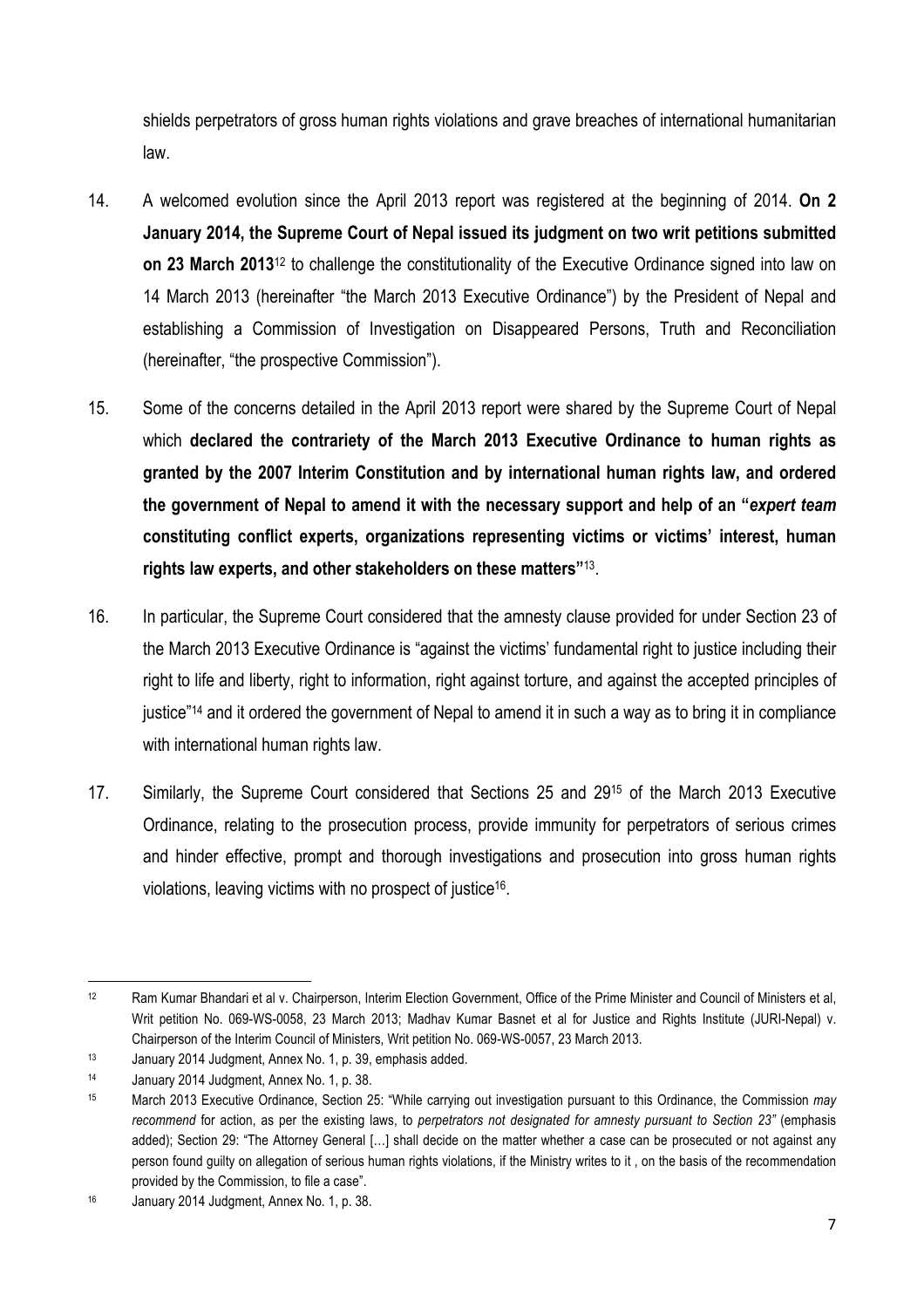- 18. In order to further facilitate prosecution, the Supreme Court **ordered to remove the statutory limitation of 35 days imposed by the March 2013 Executive Ordinance on the Attorney General** for launching prosecution after the prospective Commission's issuance of its recommendations<sup>17</sup>.
- 19. The Supreme Court also made clear that **two different commissions shall be formed, in line with a previous judgment of the Supreme Court itself never implemented by the government**18: one commission should specifically and exclusively deal with enforced disappearance, while the other mechanism should have competence over all the remaining violations.
- 20. Finally, the Supreme Court went beyond the scope of the March 2013 Executive Ordinance, referring to serious flaws affecting Nepalese law that must be addressed in order to ensure adequate investigation of alleged human rights violations and prosecution of those allegedly responsible. Thus, the Supreme Court mandated the government of Nepal to "*arrange legal provisions for the criminalization of* acts amounting to serious human rights violations"19.
- 21. Nonetheless, the **judgment does not deal with all the problematic provisions contained in the March 2013 Executive Ordinance**. In particular, while the Supreme Court ordered the government "to *provide for reparation* to the victims and their families with enough economic, legal and institutional arrangement"20, it **did not analyse the concept of victim as envisaged in the March 2013 Executive Ordinance and question its compatibility with international standards**21. Further, on the one hand, the Supreme Court ordered the establishment of a "*victim and witness protection programme* for them to be able to tell their [sic] truth, to be able to effectively defend it, and to protect their individual identity and related details"22. On the other, the **Supreme Court failed to define the access to security measures as a right on its own, to order that the protection programme must be totally independent from the government and to clarify the means and methods for granting the inclusion of victims and witnesses in the protection programme**. In addition, the Supreme Court's judgment **does not contain any reference to the structure, finance and independence of the new Commission**.

<u> 1989 - Jan Samuel Barbara, margaret e</u>

<sup>17</sup> January 2014 Judgment, Annex No. 1, pp. 36 and 38.

<sup>18</sup> Supreme Court of Nepal, *Rajendra Dhakal and Others v. The Government of Nepal*, Writ No. 3575, 1 June 2007.

<sup>19</sup> Unofficial translation by TRIAL, emphasis added.

<sup>20</sup> January 2014 Judgment, Annex No. 1, p. 38.

<sup>&</sup>lt;sup>21</sup> Section 2 (h) of the 2013 Executive Ordinance defines a victim as "a person and/or his/her family members either killed or affected/harmed physically, mentally, sexually or economically as a result of serious violation of human rights during the course of armed conflict and the term also includes the community as well which has suffered serious adverse consequences in humanitarian, social and communal forms as a result of serious violation of human rights". Such definition is more restrictive than the notion established by Principles 8 and 9 of the *UN Basic Principles and Guidelines on Right to a Remedy and Reparation for Victims of Gross Violations of International Human Rights Law and Serious Violations of International Humanitarian Law* (hereinafter "UN Basic Principles on Reparations").

<sup>22</sup> January 2014 Judgment, Annex No. 1, p. 38, emphasis added.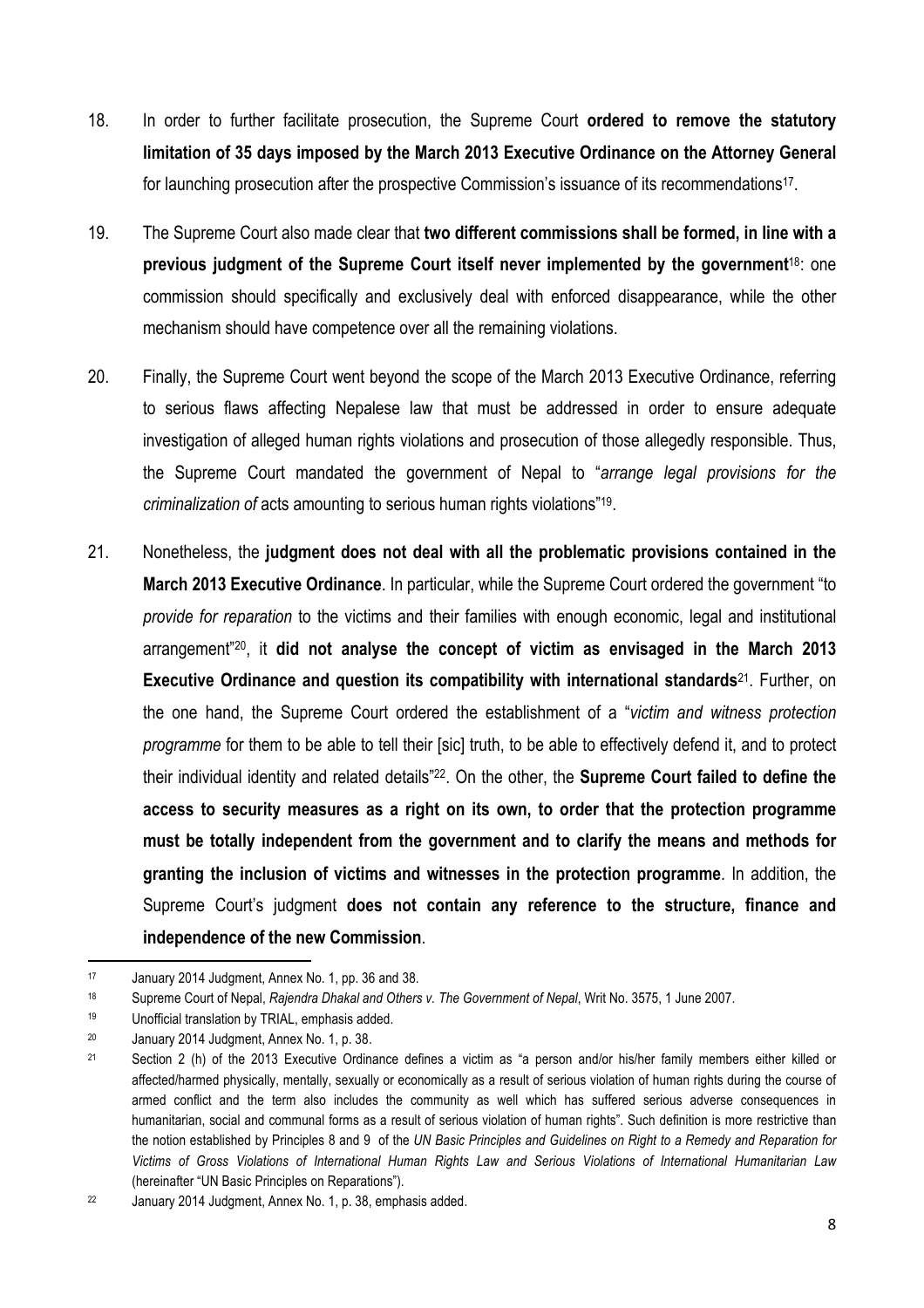22. Finally, **the Supreme Court's judgment requires implementation by the executive, which unluckily has a history of non-compliance with key Supreme Court decisions**23. A final assessment of the impact of the judgment at stake will be possible only after the State party takes measures to implement it and amends its current legislation. Such radical changes of the current legislation will take time. Until the government of Nepal correctly implements the Supreme Court's judgment, there is a concrete risk that State authorities continue refusing undertaking investigation and prosecution over cases of gross human rights violations, deferring them to non-yet-existing transitional justice mechanisms, as done until now<sup>24</sup>. This would imply a further delay in delivering justice and redress to victims that have been waiting for over eight years. **To this end, it is important to underline that the Supreme Court did not establish a deadline for the government to implement the measures ordered in its judgment**.

## **Recommendations**

- Ensure that **criminal complaints relating to gross human rights violations are duly registered**, that the allegations therein reported are **promptly, effectively, impartially, independently and thoroughly investigated** and that those allegedly responsible for such violations are duly prosecuted, judged and, if found guilty, sanctioned;
- Amend the current legislation on FIRs to **ensure that State officials who refuse to register a criminal complaint face administrative as well as criminal sanctions**;
- Take adequate measures to **ensure that Supreme Court's judgments are duly implemented by the authorities concerned and that failure to do so is sanctioned**;
- Refrain from any interference with courts' proceedings, take all the possible steps to grant the independence of the judiciary and ensure that the executive will **put an end to the policy of withdrawing pending cases**;
- Promptly and thoroughly implement the Supreme Court's judgment of 2 January 2014 and amend the March 2013 Executive Ordinance with the help of a team of experts in international law and human rights law. In particular, establish two separate Disappearance Commission and a Truth and Reconciliation Commission;

 

<sup>23</sup> To this hand see in particular the already mentioned 2007 judgment *Rajendra Dhakal and Others v. The Government of Nepal*, whereby the Supreme Court had already mandated the Government of Nepal, *inter alia,* to expeditiously create a Disappearance Commission and a Truth and Reconciliation Commission, as well as to criminalize both torture and disappearance in conformity with international human rights law, highlighting that instances of reconciliation could not bar investigations into gross human rights violation and prosecution of those responsible.

<sup>24</sup> April 2013 report, paras. 86-94.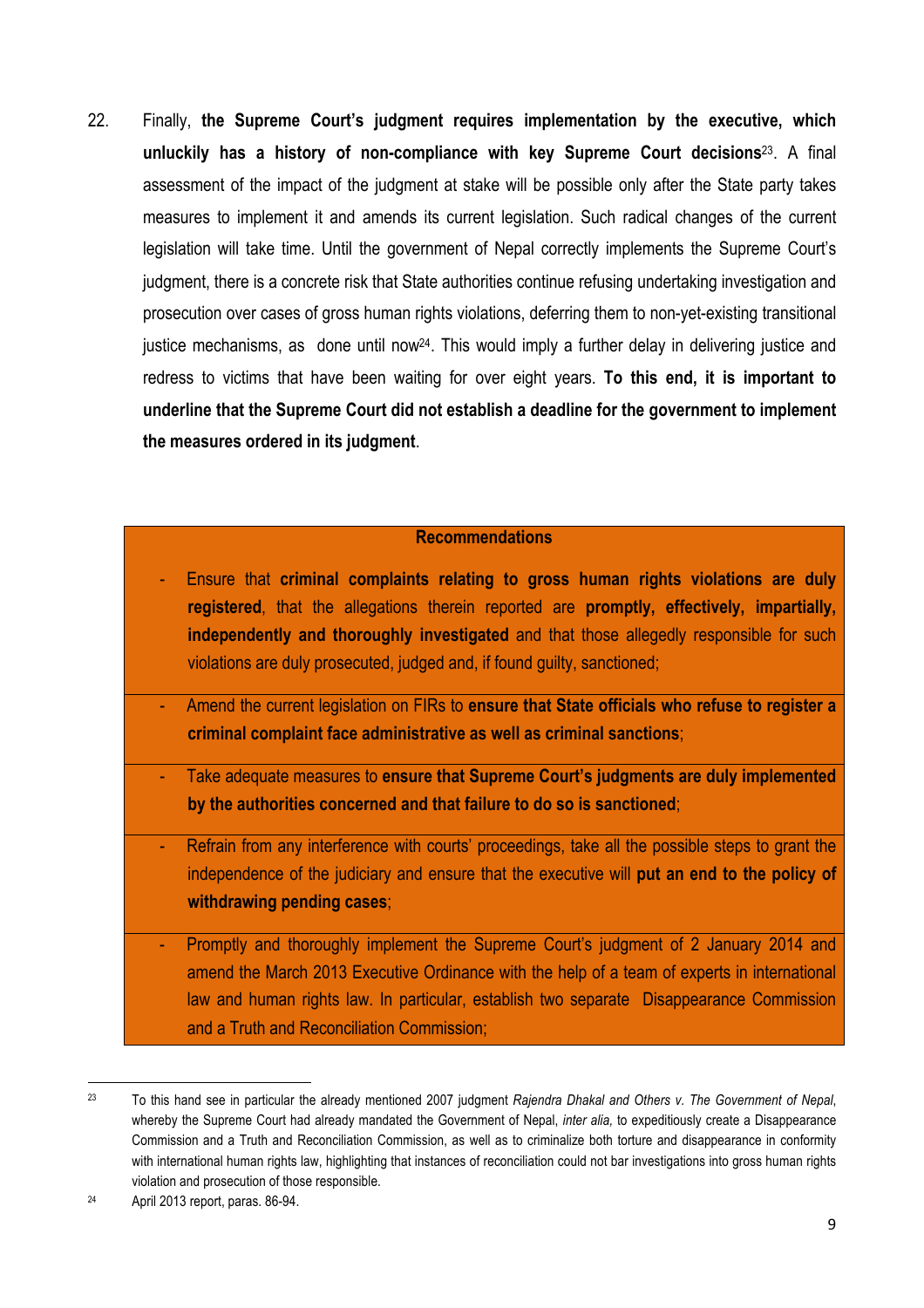- Exclude the applicability of any amnesty to those accused of gross human rights violations such as torture, rape and other forms of sexual violence, enforced disappearance or extrajudicial killings;
- Ensure that transitional justice mechanisms do not hinder criminal prosecution against those responsible for gross human rights violations;
- Create a comprehensive reparations programme for victims of gross human rights violations of the conflict era;
- Ensure that the new Commission fully recognizes the right to reparation and **grant victims of gross human rights violations, their families and members of the civil society full participation in every stage of the reparations process, i.e. design, implementation, evaluation and decision-making**;
- Ensure that the new Commission establishes the concrete forms in which reparation is to be delivered, encompassing both the individual and collective dimensions;
- Adapt the definition of reparations to international standards so as to include **restitution, compensation, rehabilitation, satisfaction and guarantees of non-repetition**. In particular, in cases of enforced disappearance, reparations shall encompass the right to be informed on the fate and whereabouts of the disappeared persons and, in the case of decease, the exhumation, identification and restitution of mortal remains to the family;
- Establish a **victims' and witness protection programme** granting security and privacy protection to all victims or witnesses, clearly spelling out the process by which witnesses can apply for and be granted anonymity;
- Grant the **full independence of the protection programme** from the executive and from any kind of political pressure;
- Create **special, independent units for witness and victims' protection and support** to assist the new Commission in the execution of its investigative tasks;
- Establish **mechanisms of psycho-social support for victims and witnesses prior, during and after their appearance before the new Commission**, with clear provisions as to their structure and functioning;
- Grant **measures of special protection to children, women and indigenous peoples**, taking into consideration their status, beliefs and customs;
- Ensure that the new Commission guarantees a **fair distribution by gender of the seats**  allocated for the commissioners, who shall represent the country's different stakeholders, including at least a member of the victim's community;
- Ensure that the commissioners' selection process is both transparent and consultative;
- Ensure that the new Commission's staff requirements are carefully planned, managed and budgeted for in advance;
- Establish the source of the budget for the new Commission and guarantee its full financial and operational independence;
- Ensure that, while undertaking all the legislative reforms necessary to bring Nepalese legislation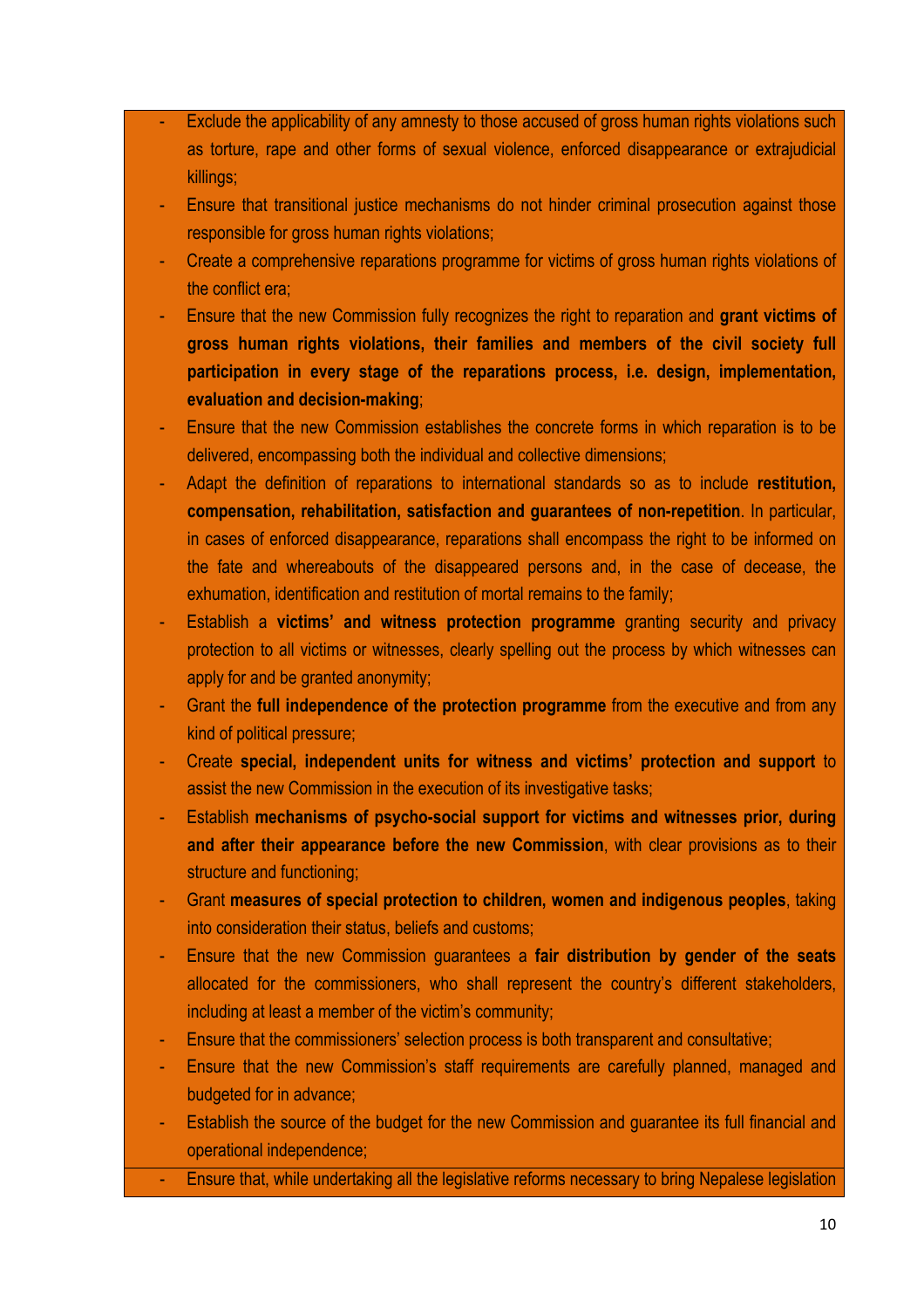in line with the Supreme Court's judgment, **investigations and prosecutions of gross human rights violations are not delayed any further**.

**2.2 The Lack of Criminalization of Torture, Enforced Disappearance, War Crimes and Crimes against Humanity and the Failure to Investigate and Prosecute Those Responsible**

**Questions Related to Articles 6, 7, 9, 10, 14, 16, 24 and 2, para. 3, of the Covenant Included in the LOIS Adopted in August 2013**

- *4. Please elaborate on measures taken to ensure that war crimes, crimes against humanity and genocide are crimes under domestic law and that the criminal justice system has jurisdiction over these crimes […].*
- *10. Please report on measures taken to define and criminalize the offence of torture and enforced disappearance in accordance with international standards and ensure that allegations of enforced disappearances, torture and cruel, inhuman or degrading treatment or punishment are effectively and impartially investigated, perpetrators are prosecuted and punished in a manner commensurate with the gravity of such acts, and victims have access to adequate remedies, including compensation. Please also respond to reports that torture has been and continues to be systematically practised in Nepal, mainly in police custody, and to allegations of torture and illtreatment committed by non-State actors, and outline the measures taken to address these issues.*
- 23. At the time of writing, **torture and enforced disappearance are not codified as separate crimes under Nepalese criminal legislation**.
- 24. As already underlined in the April 2013 report<sup>25</sup>, while torture is prohibited by Article 26 of the 2007 Interim Constitution, as of February 2014 it is not codified as a crime. This lack of criminalization prevents torture victims from filing criminal complaints and hinders any investigation and prosecution against those allegedly responsible for the offence. As mentioned above26, **FIRs can only be filed for crimes listed in Schedule 1 attached to the** *1992 State Cases Act***. Since torture is not a crime under Nepalese law it cannot figure in that list and this implies an** *a priori* **rejection of torturerelated criminal complaints**. In fact, while both torture and enforced disappearance are prohibited by the 2006 Army Act, this legislation **does not define them, does not provide specific penalties** for those responsible for their perpetration **and does not bring them within the purview of the ordinary criminal justice system**, with the consequence that no FIR can be filed in relation to these offences<sup>27</sup>.

<sup>&</sup>lt;u> 1989 - Jan Samuel Barbara, margaret e</u> <sup>25</sup> April 2013 report, paras. 37–42.

<sup>26</sup> See *supra,* para. 11.

<sup>27</sup> April 2013 report, para. 65.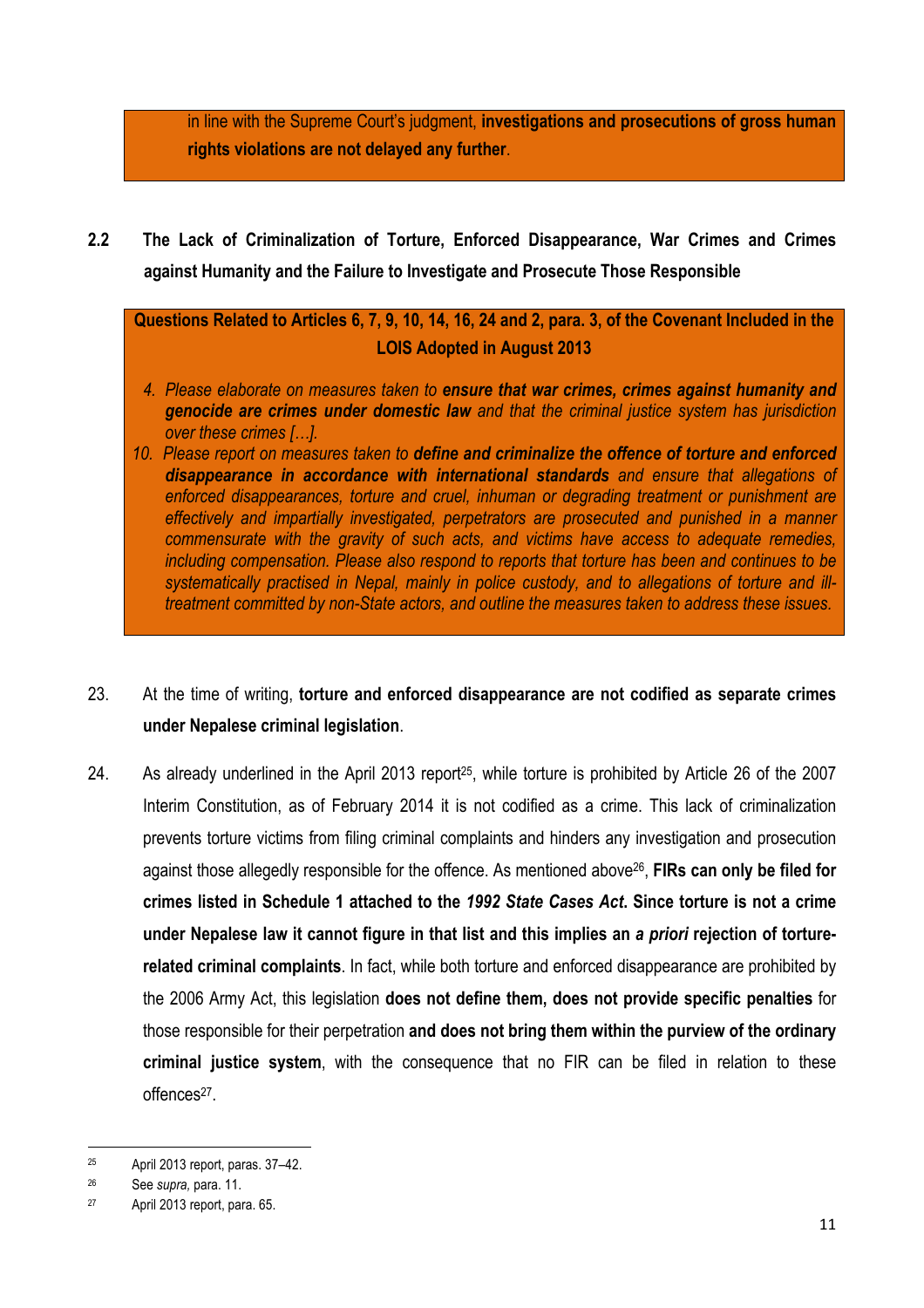- 25. Currently, only the *1996 Torture Related to Compensation Act* (hereinafter TRCA) contains a definition of torture. However, this piece of legislation does not criminalize torture since it is civil in nature and it only establishes as a sanction a disciplinary action that "may" be ordered by courts<sup>28</sup>.
- 26. In any event, it is worth recalling that **the definition of torture contained in Section 2 of the TRCA is not in line with international standards either**. The wording of such provision is tautological and includes as elements of the crime parameters additional to those required by international law, thus restricting the scope of application of the prohibition and imposing on victims a disproportionate burden of proof<sup>29</sup>.
- 27. On a positive note, the successfully held elections of the new Constituent Assembly in November 2013 marked the end of the political stalemate which was hampering the adoption of new legislation in the country since the dissolution of the previous Constituent Assembly in May 2012. However, to date, the organizations submitting this report are not aware of any measure undertaken by the State party to amend<sup>30</sup> and enact the Draft-Anti Torture Bill that was pending in Parliament before May 2012<sup>31</sup>.
- 28. With regard to **enforced disappearance, as anticipated, it is not criminalized under Nepalese legislation**. Moreover, there was no bill for the criminalization of disappearance pending before the Parliament before the dissolution of the previous Constituent Assembly and this only procrastinates the legal vacuum32.
- 29. The organizations submitting this report are not aware of any action undertaken by the State party aimed at codifying enforced disappearance as a crime since the election of the new Constituent Assembly.
- 30. In addition **neither war crimes, crimes against humanity or genocide are crimes under Nepalese legislation**33. While some specific conducts falling within these categories such as arbitrary detention,

 <sup>28</sup> TRCA, Section 7.

<sup>&</sup>lt;sup>29</sup> It has already been highlighted that the definition contained in Section 2 of the TRCA is limited to torture occurring during detention, requirement that, on the one hand, limits its range of application and, on the other, requires victims to prove that they were under detention when they faced their torturous treatment. To this end, see April 2013 report, para. 40.

<sup>30</sup> It is worth recalling here that the Draft-Anti Torture Bill is affected, *inter alia*, by the provision of a 35-days statutory limitation on filing complaints of torture, by the absence of provisions related to the principle of universal jurisdiction and to the *aut dedere aut judicare* principle*,* by the prescription of overly lenient sanctions for perpetrators of torture and by the establishment of limited amount of compensation for victims of torture. See, in detail, April 2013 report, para. 39.

<sup>31</sup> See April 2013 report, paras. 37, 38 and 39.

<sup>&</sup>lt;sup>32</sup> The 2008 draft of the Forced Disappearance of People (Crime and Punishment) Act was dropped because of its inconsistency with international human rights standards. For similar reasons the 2011 Draft Criminal Code, containing *inter alia* a section criminalizing torture and enforced disappearance, was never passed into law.

<sup>33</sup> April 2013 report, paras. 23, 25, 53, 74 and 132.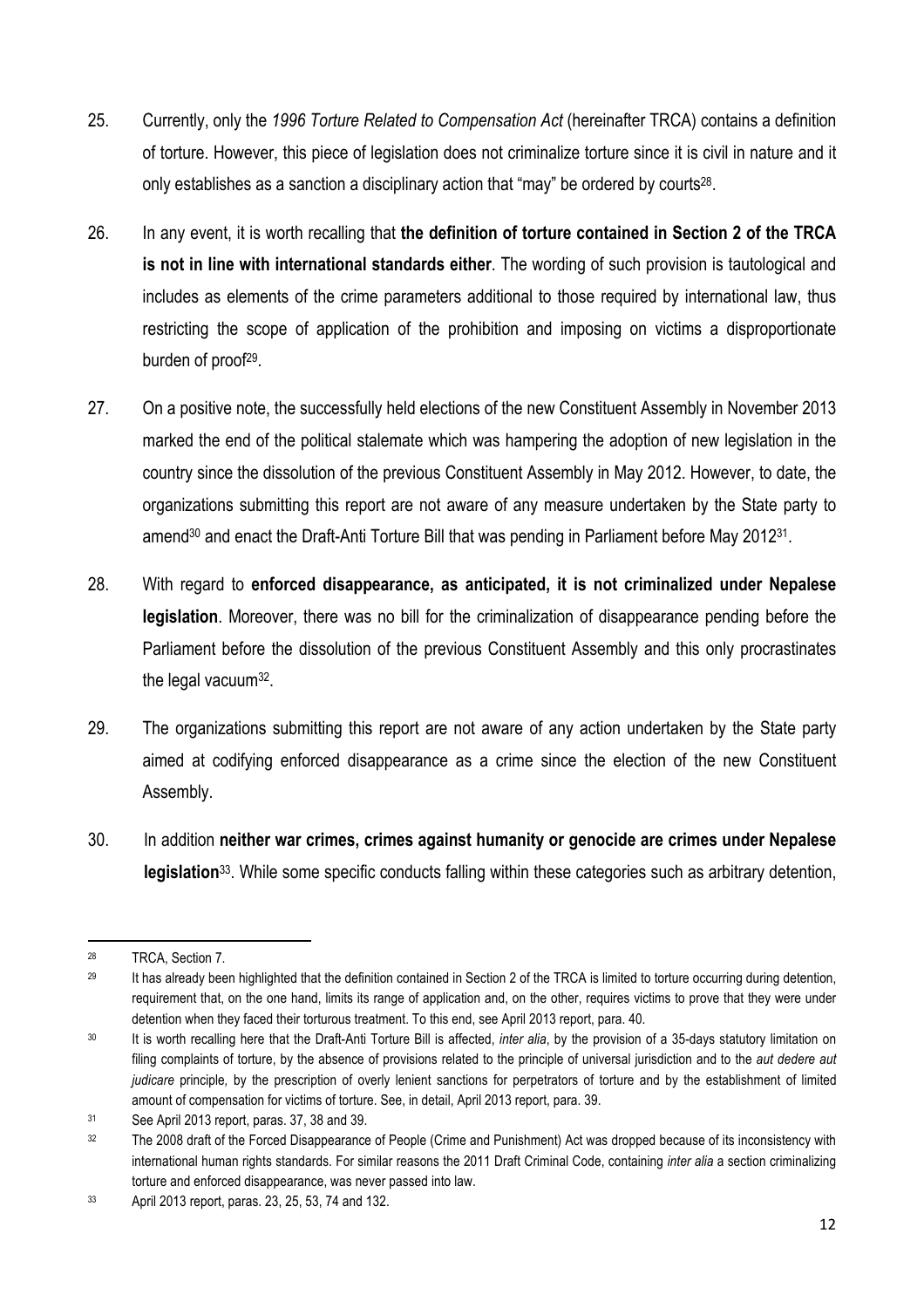torture, enforced disappearance<sup>34</sup>, bodily injuries, homicide and rape<sup>35</sup>, though not defined, are formally proscribed both in peace and wartime by the 2006 Army Act, war crimes, crimes against humanity and genocide are not autonomously defined and criminalized.

- 31. Moreover, the 2006 Army Act provides for the **exclusive jurisdiction of the Court Martial**<sup>36</sup> **(or Special Court Martial**37**) over members of the Nepal Army even in relation to some offences which amount to crimes under international law such as torture, enforced disappearance and arbitrary detention**. To the contrary, in relation to homicide and rape, the 2006 Army Act makes direct reference to the relevant provisions of the *Muluki Ain* (Criminal Code) and explicitly provides for the competence of ordinary courts. However, the functional immunity established by the 2006 Army Act itself38 for members of the Nepal Army can entail the competence of the Court Martial also for cases of murder that have nothing to do with the military functions of the perpetrators. In these instances the immunity clause designed by the 2006 Army Act can be arbitrarily applied also to murders that amount to war crimes and crimes against humanity39.
- 32. Due to the lack of criminalization of torture, enforced disappearance, war crimes, crimes against humanity and genocide, as well as to numerous other impediments such as Police's refusal to register criminal complaints, procrastination of due investigations, political interferences with judicial proceedings and alleged deferral of cases to transitional justice mechanisms40, perpetrators of gross human rights violations are currently shielded by total impunity. To date, **no one has been brought to account due to his or her responsibility in the commission of acts of torture or enforced disappearance during the conflict**41.

<u> 1989 - Jan Samuel Barbara, margaret e</u>

<sup>34</sup> See *supra*, para 24.

See for instance 2006 Army Act, Arts. 61, 62 and 63, prohibiting, respectively, arbitrary detention, torture, enforced disappearance and bodily injuries, and Art. 66, prohibiting homicide ad rape. It is to be underlined that, while the 2006 Army Act make direct reference to the *Muluki Ain* (Crimina Code) for the definition of rape and homicide and the sanctions attached to these offences, torture and enforced disappearance are not defined.

<sup>36</sup> 2006 Army Act, joint reading of Arts. 3, 61, 63 and 67.

<sup>37</sup> 2006 Army Act, joint reading of Arts. 3 and 62.

<sup>38</sup> 2006 Army Act, Arts. 22 and 23.

<sup>39</sup> On a positive note, however, it shall be stressed that Art. 69 establishes the precedence of ordinary courts over courts martial in cases of jurisdictional conflicts.

<sup>40</sup> See above, paras. 7-34.

<sup>41</sup> See above, paras. 7. It is worth recalling that Nepal's tradition of gross human rights violations and lack of accountability finds its roots well before of the conflict. Already in 1994 the HRC expressed its concerns "with the cases of summary and arbitrary executions, enforced or involuntary disappearances, torture and arbitrary or unlawful detention committed by members of the army, security or other forces during the period under review which have been brought to its attention. It deplores that those violations were not followed by proper inquiries or investigations, that the perpetrators of such acts were neither brought to justice nor punished, and that the victims or their families were not compensated. It regrets that the draft bills against torture and ill-treatment of the person as well as on the compensation of victims of torture, have not yet been adopted. Moreover, the quasi-judicial authority of the Chief District Officer and the insufficient protection of the independence of the judiciary undermines the efforts aimed at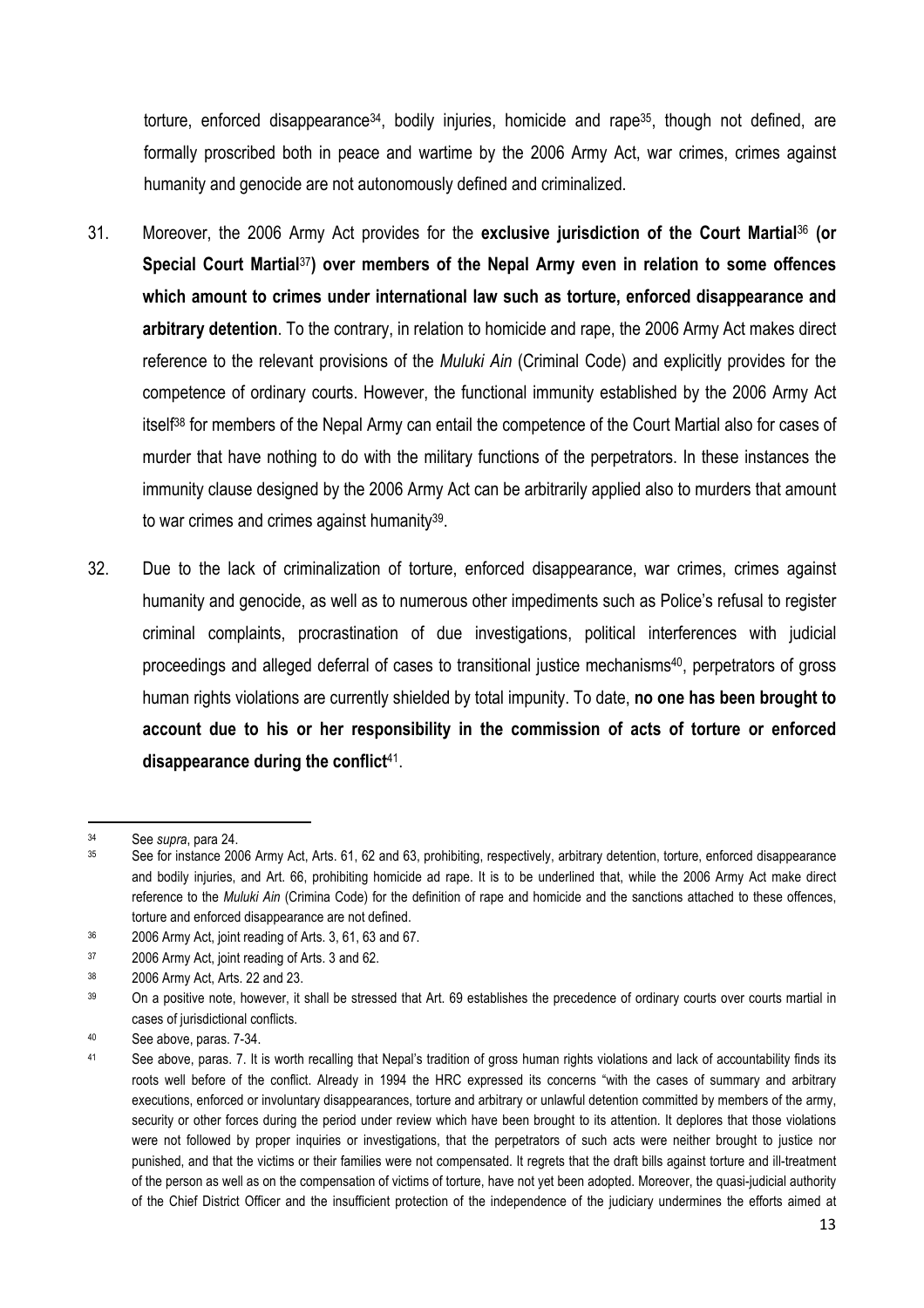- 33. Moreover, while victims of torture can potentially file a complaint under the *TRCA* in order to obtain compensation for the crimes suffered, under Nepalese legislation **victims of enforced disappearance are not granted any right to compensation**, let alone integral reparation.
- 34. Also in this case, the organizations submitting the present report are not aware of any measure adopted by the State party to tackle the described legal shortcomings. The climate of impunity and the absence of any serious intention of the State party to address the obstacles hampering the victims' enjoyment of their most fundamental rights, in turn, facilitate the recurrence of the same violations.

### **Recommendations**

- Amend the **Draft-Anti Torture Bill so as to bring the definition of torture therein provided in line with the definition enshrined in Article 1 of the United Nations Convention Against Torture and Other Cruel, Inhuman or Degrading Treatment or Punishment and promptly enact the Bill** and attach to the crime of torture a sanction (or a range of sanctions) commensurate to the nature and gravity of the crime;
- **Codify enforced disappearance as a separate crime under Nepalese legislation,** defining it in accordance to Article 2 of the United Nations Convention for the Protection of All Persons from Enforced Disappearance and attach to the crime of enforced disappearance a sanction (or a range of sanctions) commensurate to the nature and gravity of the crime;
- Ensure that **war crimes, crimes against humanity and genocide are criminalized under national legislation in accordance with internationally recognized standards**, taking into account, in particular, the 1998 Rome Statute of the International Criminal Court, the four 1949 Geneva Conventions and their Optional Protocols, the 1907 Conventions on the Laws and Customs of War and the 1948 United Nations Convention on the Prevention and Punishment of the Crime of Genocide;
- Ensure that criminal proceedings concerning torture, enforced disappearance, war crimes, crimes against humanity, and genocide are **not subjected to any statute of limitations**;
	- Amend the *1992 State Cases Act* so as to **permit the registration of FIRs for complaints of torture and enforced disappearance**;
- Ensure that **Police act on allegations of torture and enforced disappearance also in the absence of formal criminal complaints** and, in general, take all the necessary measures to remove any possible legislative or *de facto* obstacle to investigation and prosecution those allegedly responsible for the crimes;
- Ensure that **national legislation does not allow the trial of persons alleged to be responsible for crimes under international law and gross human rights violations by military courts**, or by other specialized courts that do not meet the requirements of a competent, independent and impartial tribunal under international circumstances.

preventing the occurrence of similar acts". […] "The Committee urges the Government of Nepal to take all necessary measures to prevent extra-judicial and summary executions, enforced or involuntary disappearances, torture and degrading treatment and illegal or arbitrary detention. The Committee recommends that all such cases be systematically investigated in order to bring those suspected of having committed such acts before the courts and that the victims be compensated". See HRC, Concluding Observations on Nepal, 10 November 1994, UN Doc. CCPR/C/79/Add.42, paras. 10 and 16.

<u> 1989 - Andrea Santa Andrea Andrea Andrea Andrea Andrea Andrea Andrea Andrea Andrea Andrea Andrea Andrea Andr</u>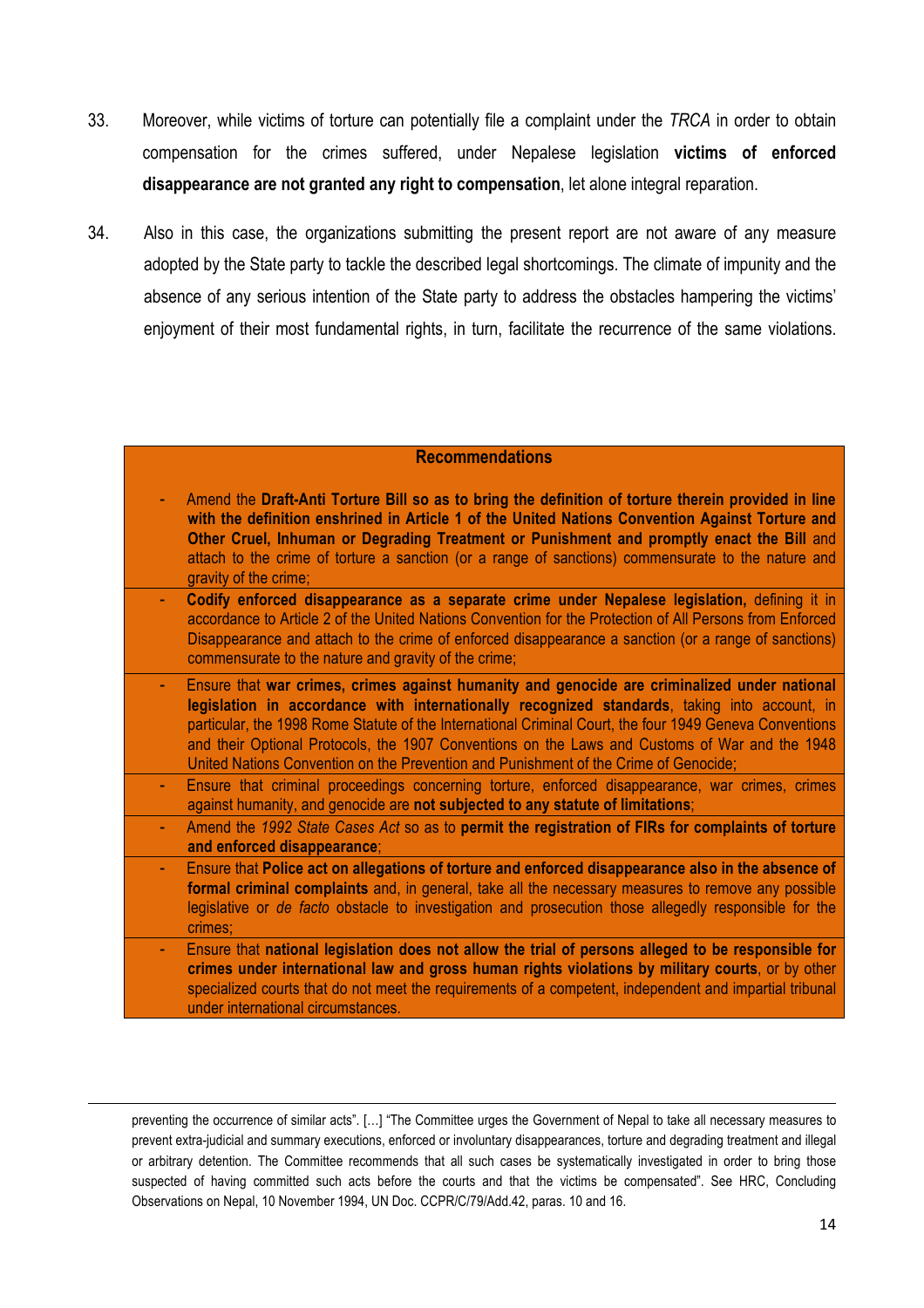## **2.3 Lack of Reparations for Conflict Victims**

**Questions Related to Articles 6, 7, 9, 10, 14, 16, 24 and 2, para. 3, of the Covenant Included in the LOIS Adopted in August 2013**

*4. […] Please clarify whether any comprehensive reparation programme for victims of serious human rights violations committed during the 1996–2006 conflict has been established, and also report on the disparities among categories of victims entitled to access their rights to reparation under the Interim Relief Programme.*

- 35. In Nepal **victims of serious human rights violations committed during the 1996–2006 conflict and their relatives do not benefit from any form of reparation**. They may only receive an *interim*  relief, which however is provided in rare cases and consists of seriously limited amounts of money<sup>42</sup>. Not only no comprehensive reparations programme has ever been adopted, but the victims' legitimate claims for justice and redress have been continuously turned down since the end of the conflict. In these years the State constantly proved to be unable to provide any form of restitution, rehabilitation, guarantees of non-repetition or satisfaction even to victims of the most egregious violations of human rights<sup>43</sup>.
- 36. Whereas victims of human rights violations are formally entitled to compensation, the amounts granted by the current legislation are not proportionate to the gravity of the crimes at stake. <sup>44</sup> Pursuant to the TRCA victims of torture can yearn for a maximum compensation of 100,000 Nepali Rupees (approximately 1,000  $\epsilon$ )<sup>45</sup>.
- 37. It shall be underlined that victims' access to compensation under the TRCA is highly hindered by two main factors. First of all, pursuant to Section 2, **the TRCA only covers torture inflicted on detainees**. This requirement imposes a further burden of proof on torture victims, who need to

<sup>&</sup>lt;u> 1989 - Jan Samuel Barbara, margaret e</u> <sup>42</sup> April 2013 report, para. 103.

<sup>43</sup> In relation to international standards on reparation see, in particular, *UN Basic Principles and Guidelines on the Right to a Remedy and Reparation for Victims of Gross Violations of International Human Rights Law and Serious Violations of International Humanitarian Law* (2005), http://www2.ohchr.org/english/law/remedy.htm; Updated Set of principles for the protection and *promotion of human rights through action to combat impunity , Addendum to the Report of the independent expert to update the Set of principles to combat impunity, Diane Orentlicher, UN doc. E/CN.4/2005/102/Add.1*, 8 February 2005, Principle 32; *Convention against Torture and Other Cruel, Inhuman or Degrading Treatment or Punishment,* 10 Dec. 1984, Art. 14; CAT, *General Comment No. 3 on Art. 14 of the Convention against Torture*, UN doc. CAT/C/GC/3 of 13 December 2012; *Declaration on the Protection of All Persons from Enforced Disappearances*, UN doc. A/RES/47/133, of 18 December 1992, Art. 19; Report of the WGEID 2012, *supra*  note 4, paras 46-58; *International Convention for the Protection of All Persons from Enforced Disappearance*, of 20 December 2006, Art. 24, para. 5.

<sup>&</sup>lt;sup>44</sup> Already in 1994 the HRC observed that "the status of the Covenant within the legal system is unclear and that the necessary steps to adopt legislative and other measures necessary to give effect to the rights recognized in the Covenant have not yet been taken. Furthermore, a significant gap exists between provisions of the Constitution and other legal norms on the one hand, and their application in practice, on the other". See HRC, *Concluding Observations on Nepal*, *supra* note 41, para. 6.

<sup>45</sup> *1996 Compensation Relating to Torture Act,* entered into force on 18 December 1996.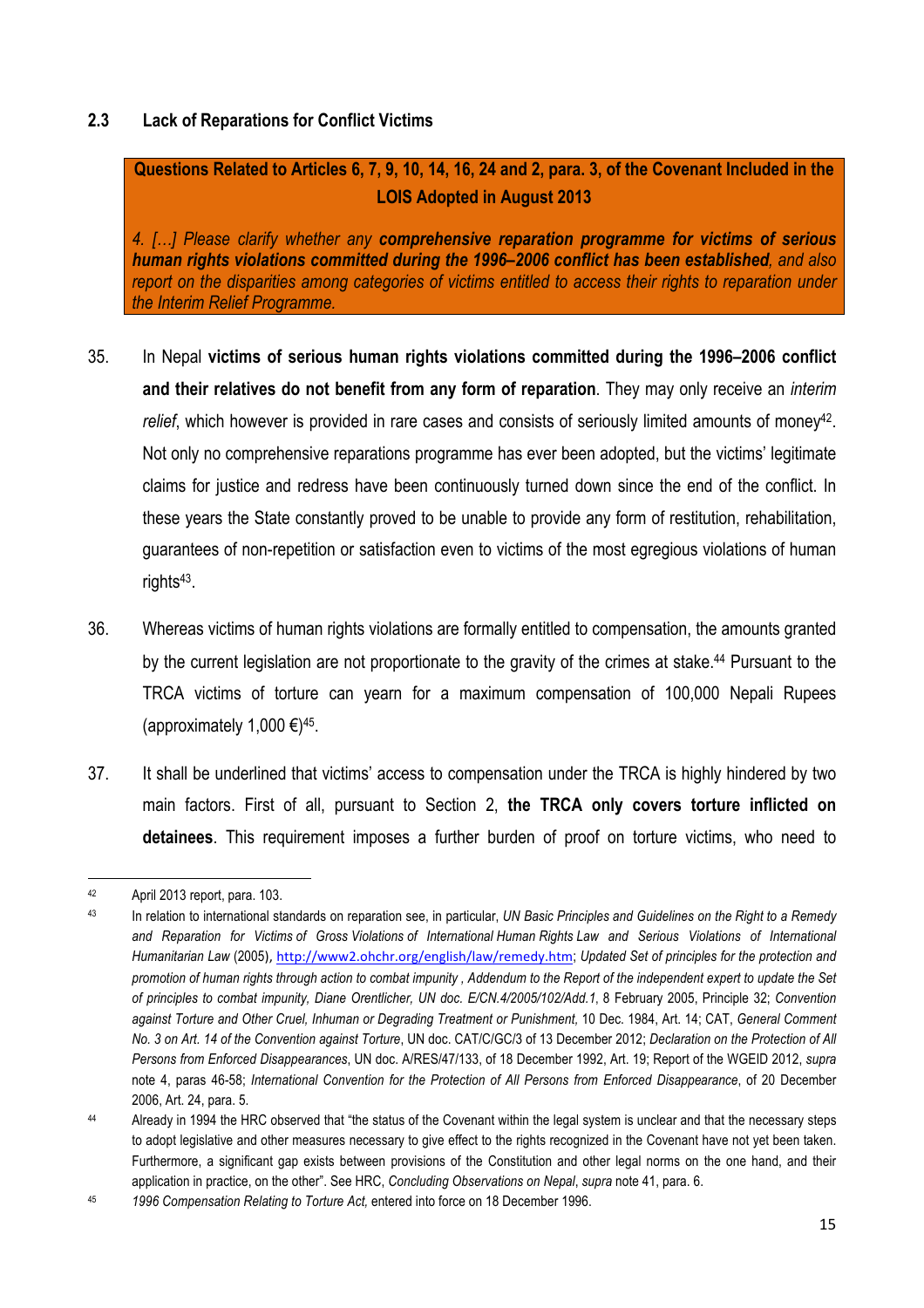demonstrate that they were in detention when the offence took place. In addition, those persons who are subjected to torture outside official centres of detention have no right to claim compensation. Finally, the TRCA provides for a **statutory limitation of 35 days for filing a complaint of torture that** *de facto* **bars many victims from seeking compensation**.

- 38. The *1992 Children's Act* provides for a "reasonable compensation" for minors that have been subjected to torture*46*. However, Nepalese courts have proved to consider as "reasonable" amounts of compensations that are objectively negligible, the highest known order being for 20,000 Nepali Rupees (approximately 200  $\epsilon$ )<sup>47</sup>.
- 39. Victims of torture, moreover, were not entitled to claim any interim relief through the Interim Relief Programme established between 2008 and 2009 by the Ministry of Peace and Reconstruction to provide forms of monetary assistance to relatives of deceased people, disappeared persons and those who were injured, wounded or disabled due to the conflict<sup>48</sup>.
- 40. According to Sections 9(A) and 10 of the *Muluki Ain*, in cases of rape criminal courts may order compensation. This provision is not mandatory**: it is delegated to courts to assess whether any amount of compensation shall be granted to victims and how much shall it be**, in consideration of "the gravity of offence and pain suffered by the dependent minors, […] the age and grievance suffered by the minor"49. Moreover, the scope of this provision is **limited to female and child victims**. Forms of sexual violence other than rape are not considered by Nepalese legislation50 and **therefore victims of such offences cannot claim any amount of compensation**.
- 41. Similarly, since enforced disappearance is not codified under Nepalese criminal legislation , **victims of enforced disappearance and their relatives are not entitled to any amount of compensation**, **unless they can demonstrate that the victim has been subjected to additional torture or that he or she is dead, which they evidently cannot do, as they ignore the fate and whereabouts of their loved ones.**
- 42. While the 2 January 2014 Supreme Court's judgment<sup>51</sup> expressly mandated the government of Nepal to "provide for reparation to victims and their families with enough economic, legal and institutional arrangement"52, to date the State party has not given any step forward in this direction.

 

<sup>46</sup> *1992 Children's Act,* entered into force on 20 May 1992, amended on 21 June 2000, Art. 20, para 2.

<sup>47</sup> April 2013 report, para. 124.

<sup>48</sup> April 2013 report, para. 126.

<sup>49</sup> *Muluki Ain,* Sections 9 A) and 10.

<sup>50</sup> See *infra,* paras. 43-51.

<sup>51</sup> See *above,* para. 14.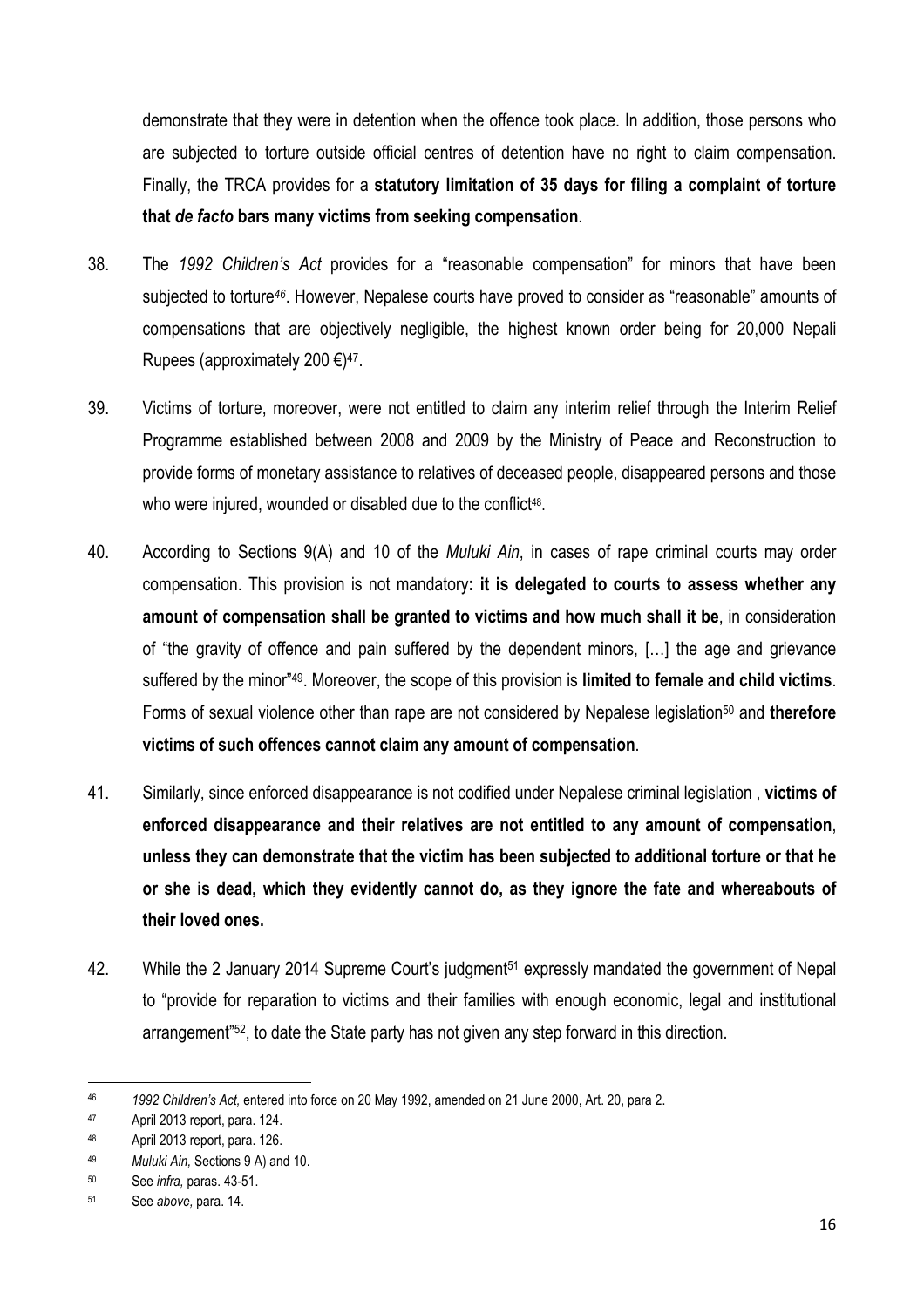## **Recommendations**

- Adopt adequate measures to acknowledge the suffering of victims of gross human rights violations and grant them **integral reparation in line with international human rights standards**. To this end, adopt necessary measures to ensure that victims of gross human rights violations enjoy, beyond compensation, the appropriate forms of restitution, rehabilitation, satisfaction and guarantees of non-repetition. In particular, ensure that, whenever possible, victims are restored to their original situation before the violation occurred; grant to victims as well as to their relatives legal, social, medical and psychological assistance; take all necessary measures to stop ongoing violations, to inquire into the facts and publicly disclose the truth; disclose the fate and whereabouts of persons who remain disappeared to date; consider issuing public apologies, acknowledgment of the facts and acceptance of responsibility in relation to gross human rights violations; adopt the appropriate criminal, civil, and administrative sanctions against the perpetrators; undertake all the legal reforms necessary to avoid the repetition of the violations;
- Amend the *1996 TRCA* so as to **grant torture victims the right to obtain a compensation proportionate to the gravity of the offence in consideration of the physical and mental harm, the loss of opportunities, material and moral damages, costs required by medical, psychological, social and legal services,** including the **abrogation of the current 35-day statutory limitation;**
- Amend the *1992 Children's Act* **so as to grant to minors subjected to torture the right to obtain a compensation proportionate** to the gravity of the crime in consideration of their special status as children, as well as of the physical and mental harm, the loss of opportunities, material and moral damages, costs required by medical, psychological, social and legal services;
- Amend Sections 9 (A) and 10 of the *Muluki Ain* so as to **grant compensation also to male victims of rape and to victims of sexual violence other than rape; take the necessary steps to ensure that any victim of sexual violence**, including victims of rape, are granted compensation proportionate to the gravity of the offence in consideration of the physical and mental harm, the loss of opportunities, material and moral damages, costs required by medical, psychological, social and legal services;
- Ensure that victims of **enforced disappearance and their relatives are entitled to full reparation**, including compensation proportionate to the gravity of the crime in consideration of the physical and mental harm, the loss of opportunities, material and moral damages, costs required by medical, psychological, social and legal services.

## **2.4 The Lack of Measures to Prevent and Combat Rape and Other Forms of Sexual Violence**

## **Questions Related to Articles 6, 7, 9, 10, 14, 16, 24 and 2, para. 3, of the Covenant Included in the LOIS Adopted in August 2013**

*10. Please respond to concerns that impunity for sexual and domestic violence remains widespread, police often refusing to register such complaints, and report on measures taken to prevent and combat all forms of violence against women, including domestic violence, rape and other forms of sexual abuse, ensure that such acts are effectively investigated, perpetrators are prosecuted and sanctioned and victims have access to adequate remedies, including compensation. Please also elaborate on the measures taken to respond to rape committed by both State and non-State actors and to repeal the 35-day statutory limitation for filing a criminal complaint (FIR) of rape.* 

<u> 1989 - Andrea Santa Andrea Andrea Andrea Andrea Andrea Andrea Andrea Andrea Andrea Andrea Andrea Andrea Andr</u> <sup>52</sup> Unofficial translation by TRIAL.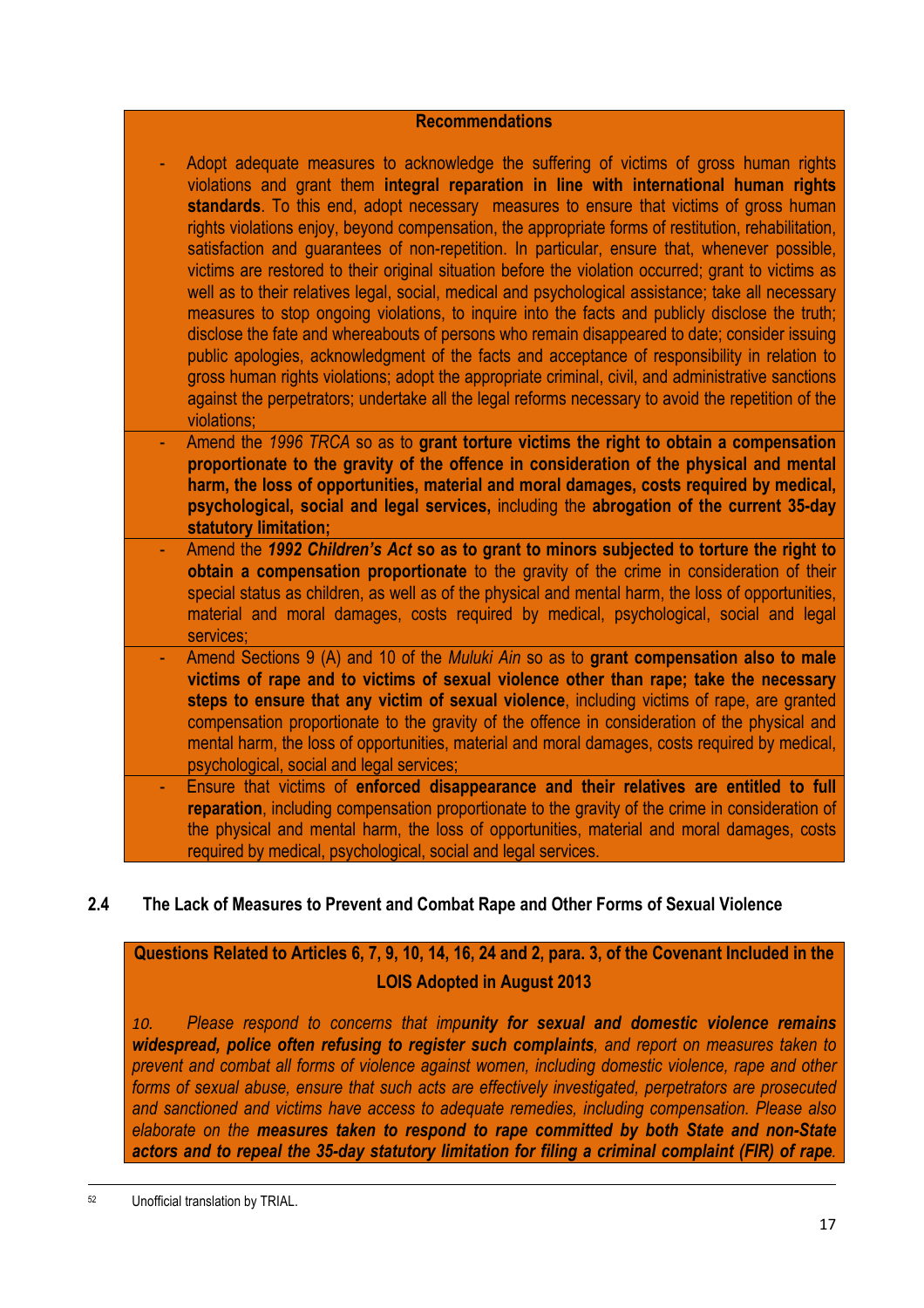*Please provide statistics on the number of complaints lodged by women victims of violence, including domestic and sexual violence, of persons prosecuted and convicted, the remedies provided to victims and the number of safe shelters and any other resources allocated to assist victims of domestic violence.*

- 43. **No progress has been registered since the submission of the April 2013 report in relation to the criminalization of forms of sexual violence other than rape**53. Similarly, while rape is a criminal offence under Nepalese legislation<sup>54</sup>, **sexual violence when committed as a war crime, crime against humanity or genocide is not proscribed in law**. To date, the State party has undertaken no effort to either codify these conducts as criminal offences or comply in any other way with the recommendations issued by the Committee on the Elimination of Discrimination Against Women (hereinafter "CEDAW") in 201155 and aimed at an effective prevention and contrast of violence against women.
- 44. In particular, **crimes of sexual violence perpetrated during the conflict remain widely unpunished, no investigation or prosecution having been launched into these incidents**. Besides the flaws of the current legal framework and the social stigma affecting the victims of these crimes, Nepal has also failed to take steps to facilitate their access to justice.
- 45. In fact, the **problems previously reported in relation to the registration of a criminal complaint**  with the Police<sup>56</sup> also hamper victims of sexual violence in their quest for justice<sup>57</sup>. The lack of **measures designed to protect victims and witnesses during proceedings** exposes the latter to risks of mockeries, threats and reprisals<sup>58</sup>. This is all the more troubling for victims of sexual violence due to the particular nature of the offence, which sums up to a general climate of gender discrimination and to the social stigma attached to the violation. In turn, this implies that victims of sexual violence do not only face hindrances common to other categories of victims: due to the form of social violence they are subjected, the lack of measures of protection represents a further impediment to file criminal complaints also when the alleged perpetrators are private actors.
- 46. In addition, as already pointed out in the April 2013 report<sup>59</sup>, under Nepalese law a criminal complaint concerning **rape must be lodged with the competent authorities within 35 days from the**

<u> 1989 - Jan Samuel Barbara, margaret e</u>

<sup>53</sup> April 2013 report, para. 53.

<sup>54</sup> *Muluki Ain* (Criminal Code), Section 14.

<sup>55</sup> CEDAW, Concluding Observations on Nepal, *supra* note 4, para. 20 (c).

<sup>56</sup> See *supra,* paras. 7-22.

<sup>57</sup> See April 2013 report, paras. 62 and 65.

<sup>58</sup> See April 2013 report, para. 114.

<sup>59</sup> *Ibidem*, para. 54.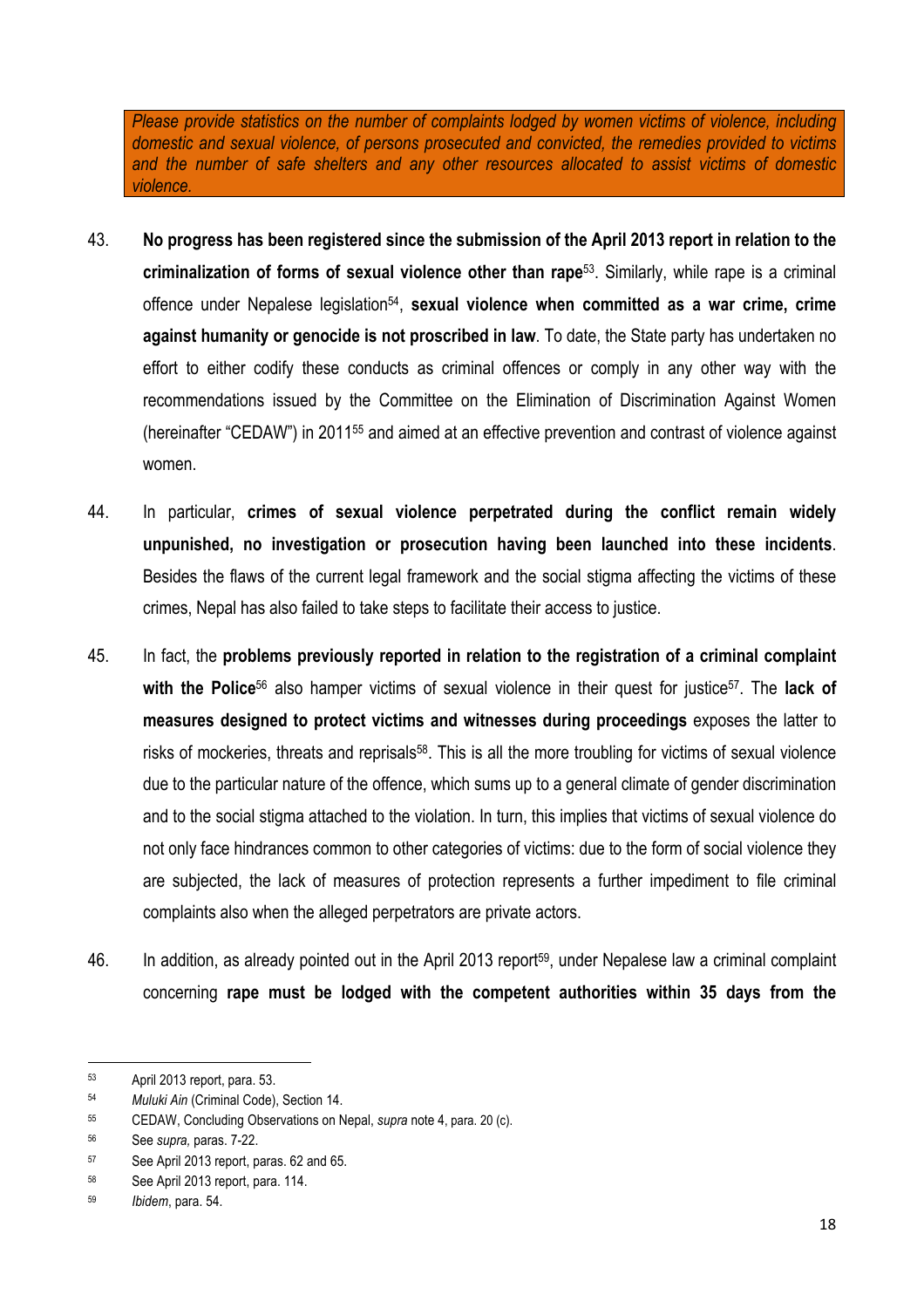**occurrence of the offence**60. Such a short statutory limitation, bars many victims who may fail to register an FIR within 35 days due to several reasons related to the very nature of the crime - such as fear, stigma, trauma, health repercussions - as well as to specific circumstances in which the offence takes place - such as an ongoing detention. The HRC has already noticed the inappropriateness of this short statutory limitation and has recommended Nepal to amend  $it<sup>61</sup>$ . To date, however, the State party has failed to do so.

- 47. With regard to cases of sexual violence that occurred during the conflict, such a **short period of statutory limitation prevents victims from filing criminal complaints and grants total impunity to perpetrators**. To date, no measure has been taken by the State party to amend its legislation.
- 48. The State party has never adopted measures to either prevent or contrast the recurrence of episodes of sexual violence. To the knowledge of the organizations submitting the present report there are **no legislative projects aimed at changing the current legal framework**.
- 49. As far as the victims' right to reparation is concerned, as detailed in the April 2013 report and previously recalled62, victims of rape are entitled only to an "adequate compensation" to be determined by criminal courts63. This means that victims of other forms of sexual violence are not entitled to any form of reparation whatsoever; that victims of rape are excluded from any other form of reparation, such as restitution, rehabilitation, satisfaction and guarantees of non-repetition64; and that **in the absence of a criminal conviction they are not entitled even to compensation**.
- 50. In particular, considering that nobody can be held accountable for offences of sexual violence perpetrated during the conflict due to the 35-day statutory limitation for filing an FIR over incidents of rape, **those who suffered sexual violence during the conflict do not have any prospect of obtaining compensation.**
- 51. It is also worth recalling that victims of sexual violence have not been included in the Interim Relief Programme65 and therefore do not even enjoy the temporary form of monetary assistance thereby granted to other categories of victims.

 

<sup>60</sup> *Muluki Ain,* Section 14.

<sup>61</sup> HRC, Case *Maharajan* v. *Nepal*, views of 2 August 2012, para. 9.

<sup>62</sup> See April 2013 report, para. 125 and *supra,* paras. 40-42.

<sup>63</sup> *Muluki Ain,* Sections 9, a) and 10.

<sup>64</sup> In general, on the lack of reparations other than compensation under Nepalese legislation, see *supra,* paras. 35-42.

<sup>65</sup> See *supra,* para. 35 and April 2013 report, para. 126.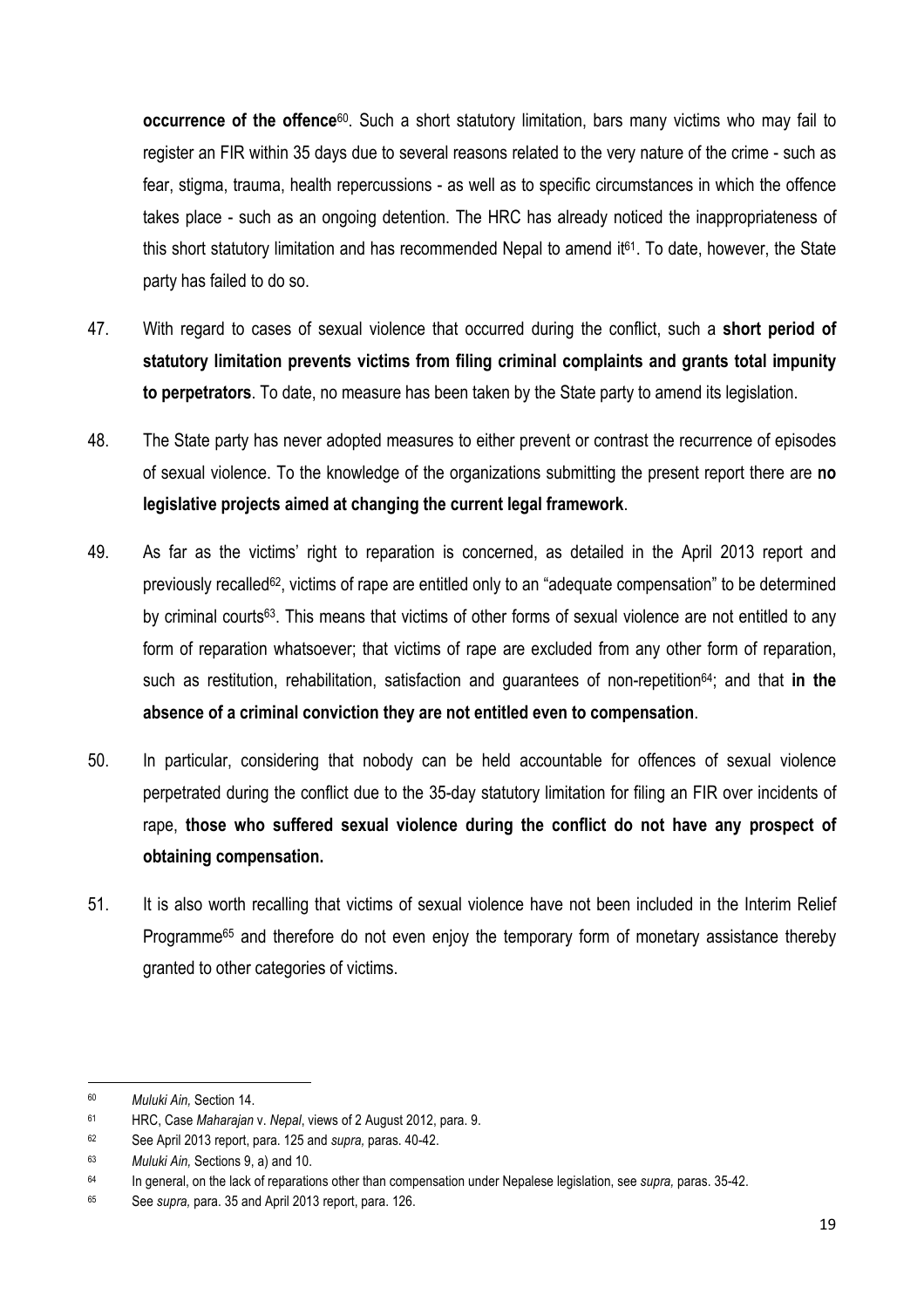| <b>Recommendations</b> |                                                                                                                                                                                                                                                                                                                                                                                            |
|------------------------|--------------------------------------------------------------------------------------------------------------------------------------------------------------------------------------------------------------------------------------------------------------------------------------------------------------------------------------------------------------------------------------------|
|                        | Criminalize forms of sexual violence other than rape, such as sexual slavery, enforced<br>pregnancy, forced prostitution, forced sterilization, forced nudity, genital and breast<br>mutilation, forced circumcision;                                                                                                                                                                      |
|                        | Codify rape and other forms of sexual violence as war crimes, crimes against humanity<br>and genocide;                                                                                                                                                                                                                                                                                     |
|                        | Adopt all the necessary measures to facilitate the denunciation of sexual violence and to ensure<br>to victims access to justice; in particular, consider instituting within the Nepal Police a special<br>counselling service for victims of sexual violence and establishing gender sensitive units for<br>the registration of criminal complaints and the conduction of investigations; |
|                        | Amend the 35-day statutory limitation for filing complaints of sexual violence;                                                                                                                                                                                                                                                                                                            |
|                        | Ensure that any reported episode of sexual violence is promptly, independently,<br>impartially, thoroughly and effectively investigated, even in the absence of a formal criminal<br>complaint; also ensure that alleged perpetrators are duly prosecuted, judged and, if guilty,<br>adequately sanctioned;                                                                                |
|                        | Establish educational programmes with the aim to sensitize the population on the issue<br>of sexual violence so as to eradicate the stigma attached to the crime and mitigate its social<br>consequences;                                                                                                                                                                                  |
|                        | Adopt all necessary measures to ensure that victims of sexual violence have access to<br>health care and psychological assistance free of charge, regardless to the registration of a<br>criminal complaint or to the success of any judicial proceedings that the authorities, victims<br>themselves or their relatives may have started;                                                 |
|                        | Ensure that victims of sexual violence obtain <b>integral reparation</b> , including restitution,<br>compensation, rehabilitation, satisfaction and guarantees of non-repetition. Ensure that victims<br>are guaranteed full participation in every stage of the reparation process, i.e. design,<br>implementation, evaluation, and decision-making.                                      |

**2.5 Recent Human Rights Violations and Ongoing Failure to Bring to Account Perpetrators of Extrajudicial Killings and Enforced Disappearance in Terai**

**Questions Related to Articles 6, 7, 9, 10, 14, 16, 24 and 2, para. 3, of the Covenant Included in the LOIS Adopted in August 2013**

*11. Please respond to reports that unlawful use of force and well-documented violations of the right to life by State agents, including extrajudicial killings and enforced disappearances, remain unpunished. Please provide information on the measures taken to prevent such cases, promptly and impartially investigate them, bring the perpetrators to justice and provide adequate remedies to victims or their relatives, including in the case of alleged extrajudicial killings by state security forces, as well as serious injuries inflicted during protests, in the Terai region. Has the State party set up a special investigative unit with sufficient independence to inquire into allegations of extrajudicial killings? Please also indicate whether human rights law, including the principles on the use of force and firearms, is a standard component of curriculums for law enforcement officials.*

52. Even though after the end of the conflict the number of reported violations of fundamental rights decreased, in several instances State agents, and in particular the **Nepal Police, still make recourse**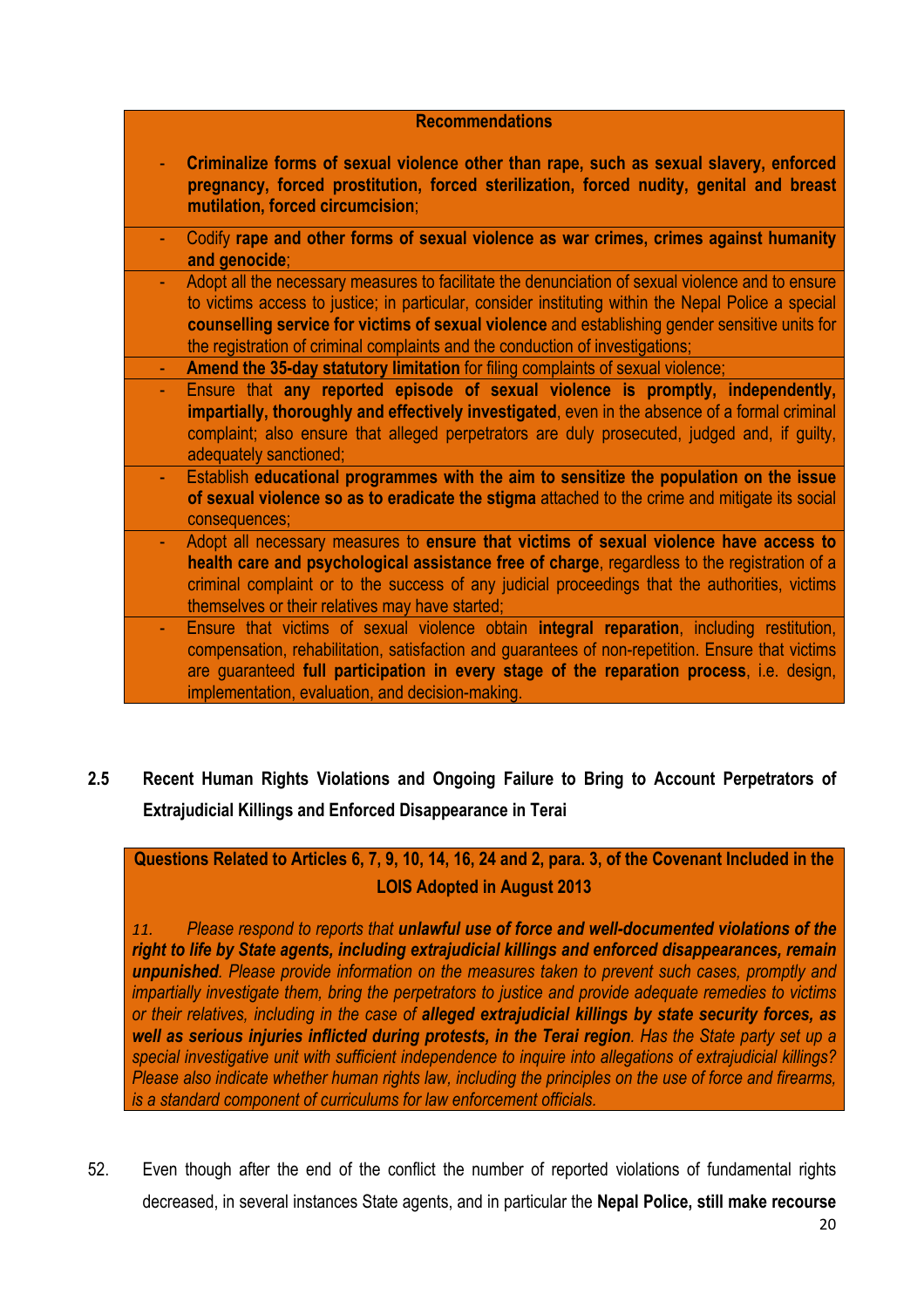**to arbitrary detention, torture, extrajudicial killings and even enforced disappearance**66. Nothing seems to be changed in this regard since the submission of the April 2013 report  $67$ . Also after the election of the new Constituent Assembly held on 19 November 2013 episodes of gross human rights violations continue being registered across the country68.

- 53. This holds particularly true in remote regions and, in general, outside the Kathmandu Valley. In particular, a number of cases of **extrajudicial killings**69**, torture**70**, arbitrary detention, and enforced disappearance**<sup>71</sup> **have been registered since 2008 in the region of Terai, the plain region of Nepal bordering India**. To the knowledge of the subscribing organizations, these cases have **not been subjected to thorough and effective investigation and those responsible enjoy impunity**.
- 54. In December 2013 the Police have intensified its operations to stop armed groups active in the region, closing up on some of their alleged leaders<sup>72</sup>. Most of the arrests and subsequent detentions and interrogations, however, did not comply with international human rights standards. In particular, many siblings of persons arrested under suspicion of affiliation with armed groups claim that their relatives have been **arbitrarily deprived of their liberty and then tortured by the Police that tried to force them to confess their responsibility** for previously committed crimes. In some instances, the Police have allegedly **refused to grant to the arrested persons their right to contact their families and legal representatives**, concealing the fate and whereabouts of the persons deprived of their liberty for some days<sup>73</sup>.

 <sup>66</sup> April 2013 report, paras. 107–113.

<sup>67</sup> For instance, on 12 August 2013 Mr. Dudhraj Tamang and Mr. Rabi Shrestha were arbitrarily arrested, blindfolded, tortured and thereafter arbitrarily detained for almost one month by the Police in Kathmandu. See in detail, Asian Human Rights Commission, *Nepal, Police Arbitrarily Arrest and Torture Two Men in Kathmandu,* 16 September 2013, available at http://www.humanrights.asia/news/urgent-appeals/AHRC-UAC-120-2013; On 13 August 2013 the mortal remains of Ram Sewak Dhobi were found in a paddy field in Marchbar, Rupandehi District. Regardless to the clear signs beatings on his body and to the mysterious circumstances surrounding Ram Sewak Dhobi's death, Police officers who were found by the villagers standing in the field next to the victim's body did not start any investigation into the incident, refused to bring his body for a post mortem examination and forced the victim's parents to cremate his body immediately. See in detail, Asian Human Rights Commission, *A*  man is found dead in suspicious circumstances and as the police refuse to investigate a cover-up is suspected, 4 September 2013, available at http://www.humanrights.asia/news/urgent-appeals/AHRC-UAC-116-2013.

<sup>68</sup> On 20 December 2013 13 years-old Sunita Soren and her mother Ms. Tallu Soren were arbitrarily arrested by in Jhapa district and subsequently detained for five days during which they have been severely tortured by Police officers who tried to extort their confession about an alleged theft perpetrated in a nearby house a few days before. See in detail, Asian Human Rights Commission, *Mother and a daughter severely tortured by police officers,* 21 January 2014, available at http://www.humanrights.asia/news/urgent-appeals/AHRC-UAC-009-2014.

 $69$  April 2013 report, paras, 109 and 110.

<sup>70</sup> *Ibidem*, para. 111.

<sup>71</sup> April 2013 report, para. 112.

<sup>72</sup> See in detail THRD-A, *Bulletin, December 2013, Issue No. 5,* available at http://www.taraihumanrights.org/contentSingle-bWZW.

<sup>73</sup> *Ibidem*.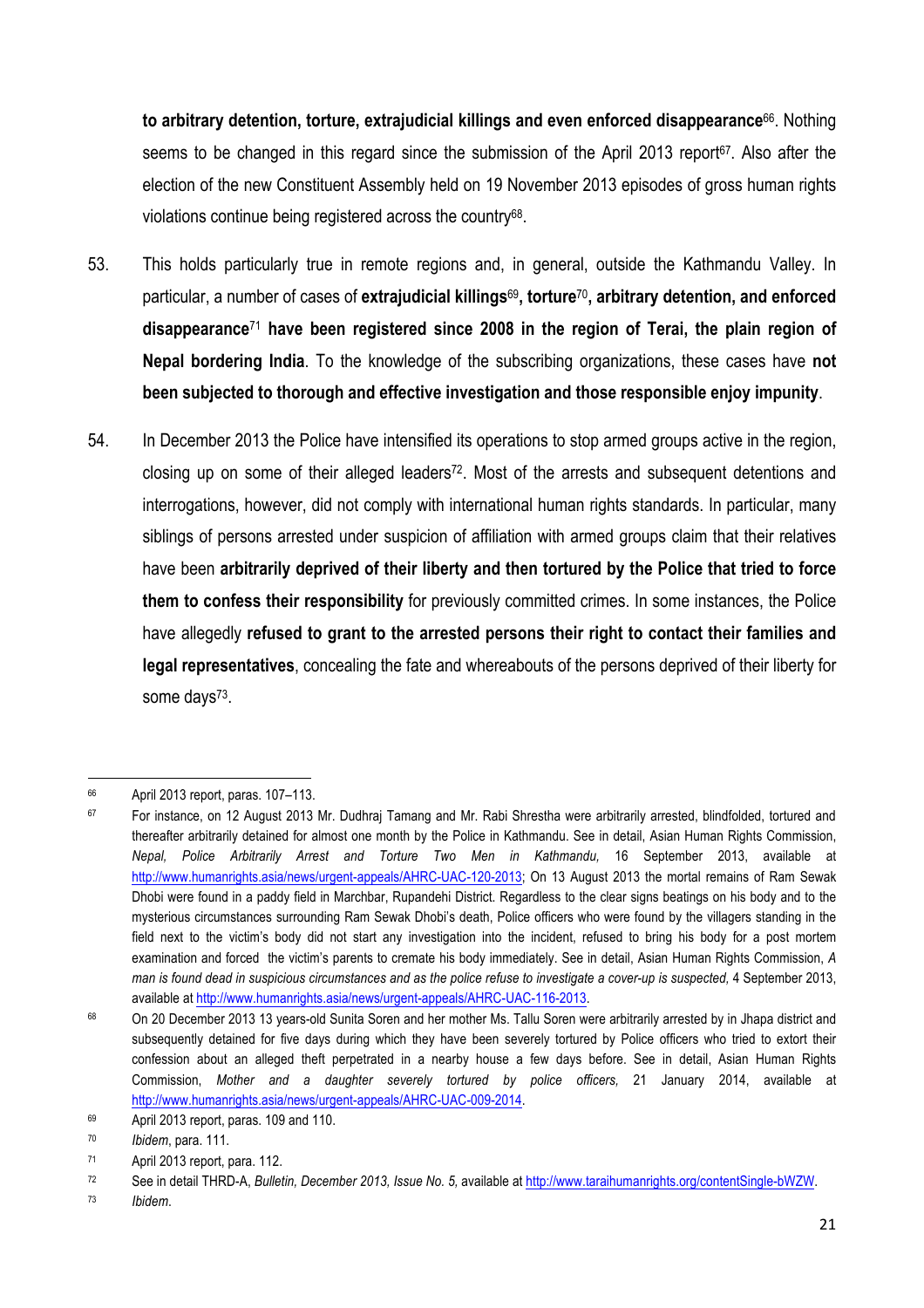- 55. Most of the legislative flaws and *de facto* hindrances previously reported in relation to impunity for past human rights violations<sup>74</sup> also hamper accountability in the most recent cases.
- 56. While post-conflict human rights violations do not fall within the envisaged mandate of the Commission to be established pursuant to the judgment of 2 January 2014 of the Supreme Court, all the other above-mentioned obstacles to prosecution persist. In particular, victims of gross human rights violations and their relatives endure grave difficulties when it comes to trigger an investigation, the Police remaining inactive on criminal complaints concerning the involvement of State agents in the reported offences.
- 57. In addition to these factors hampering the victims' access to justice, the complex reality of remote regions of Nepal pose further practical hindrances. As already detailed in the April 2013 report, in the region of Terai the community generally accepts that individuals arrested, tortured or killed by Police were indeed criminals<sup>75</sup>. In some instances also the victims' relatives are influenced by the community's view and, even when this does not happen, the social stigma attached to the consideration of their sibling as a criminal prevents them from seeking justice. This sums up to fear of retaliation from State agents for reporting the crimes, often ingenerated by more or less explicit threats advanced by public authorities<sup>76</sup>. Against such background, many violations of human rights remain uninvestigated, victims have no access to reparations and perpetrators remain at large. The lack of prompt, *ex officio*, independent, thorough, impartial investigations, coupled with the impossibility to obtain full reparation for the harm suffered<sup>77</sup> therefore prevents victims of gross human rights violations from enjoying any form of justice.
- 58. The State party has not adopted any effective measure to **put an end to this state of affairs**. In particular, **no external oversight mechanism or special investigative unit mandated to conduct independent and impartial investigations in the region** has been established, regardless to a recommendation to do so issued by the OHCHR in 201078. The Nepal Police Human Rights Unit cannot be considered as such79. Its mandate is not specific for the region of the Terai and its inquiries can only lead to "recommendation for appropriate action against police personnel found guilty of human rights violations"80, but are *per se* insufficient to trigger criminal prosecution. The Human Rights Unit of the Nepal Police organizes, in cooperation with international organizations such as the

<u> 1989 - Jan Samuel Barbara, margaret e</u>

<sup>74</sup> See *supra,* paras. 7-34.

<sup>75</sup> April 2013 report, para. 113.

<sup>76</sup> *Ibid.*

<sup>77</sup> See *supra,* paras. 35-42.

<sup>78</sup> OHCHR-Nepal, *Investigating Allegations of Extra-Judicial Killings in the Terai,* July 2010, p. 10.

<sup>79</sup> Special Unit of the Nepal Police established on 16 December 2003 "to ensure better protection and promotion of Human Rights".

<sup>80</sup> Nepal Police website, *Human Rights Unit,* available at http://www.nepalpolice.gov.np/human-rights.html.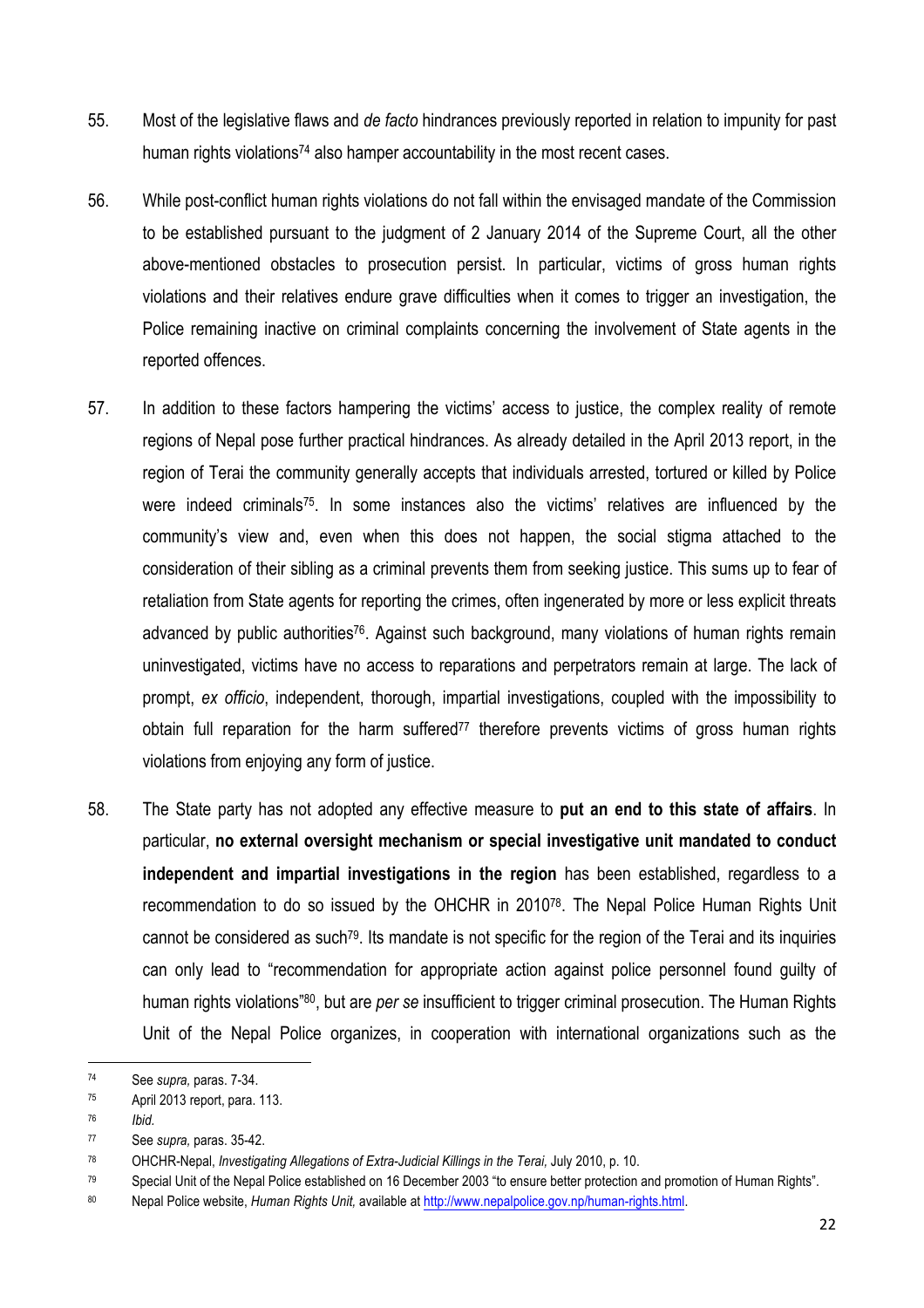OHCHR-Nepal (in the past), with the National Human Rights Commission (NHRC) or with local nongovernmental organizations, trainings on human rights law for law enforcement officials. However, attendance to these trainings is not mandatory and is not a key component of police personnel's *curricula*, as can be deduced by the data provided by the Police Unit itself<sup>81</sup>.

### **Recommendations**

- Make sure that State authorities abide by the rule of law while carrying out their daily duties as well as while contrasting armed groups active in the region of Terai; in particular, ensure that **no recourse is made to arbitrary detention, torture, extrajudicial killings and enforced disappearance**. To this end, consider establishing an independent oversight mechanism mandated to control State agents' conduct, with a specific focus on Terai;
- Establish educational programmes with the aim to create awareness among the population over the human rights they are entitled to, and over the judicial remedies they can access in order to make the enjoyment of those rights effective;
- **Potentiate the mandate and powers of the Nepal Police Human Rights Unit; ensure its complete independence from other chains of command within the structure of the Nepal Police and grant it protection from interferences in its investigation**s; grant to victims of human rights violations the possibility to directly register their complaints with the Human Rights Unit through independent and safe channels of communication; grant to the Human Rights Unit the power to investigate *proprio motu* alleged human rights violations, regardless to the formal registration of a criminal complaint, and to directly trigger prosecution against those allegedly responsible for the violations;
- Ensure that lectures and seminars on human rights law are made a compulsory subject for law enforcement officials as well as for members of the Royal Nepal Army;
- Foster cooperation among the Nepal Police Human Rights Unit, the NHRC, local and international non-governmental organizations and victims' groups to ensure that the trainings for security forces are jointly delivered by these different actors so as to reach the highest possible educational standards and practical impact.

## **2.6 Sanctions Imposed on Military Personnel**

## **Questions Related to Articles 6, 7, 9, 10, 14, 16, 24 and 2, para. 3, of the Covenant Included in the LOIS Adopted in August 2013**

*12. Please indicate the sanctions imposed on military personnel found guilty of torture (State party report, CCPR/C/NPL/2, para. 122) and the remedies provided to victims. Please clarify whether the State party plans to set up an independent complaint mechanism on the conduct of security forces*  and to amend the State Cases Act of 1992 by including the crime of torture of a child specified in the *Children's Act of 1992 as a scheduled offence, so that a criminal complaint (FIR) may be lodged with the police.*

<sup>&</sup>lt;u> 1989 - Johann Stein, fransk politiker (d. 1989)</u> <sup>81</sup> Nepal Police website, *Human Rights Unit,* available at http://www.nepalpolice.gov.np/human-rights.html.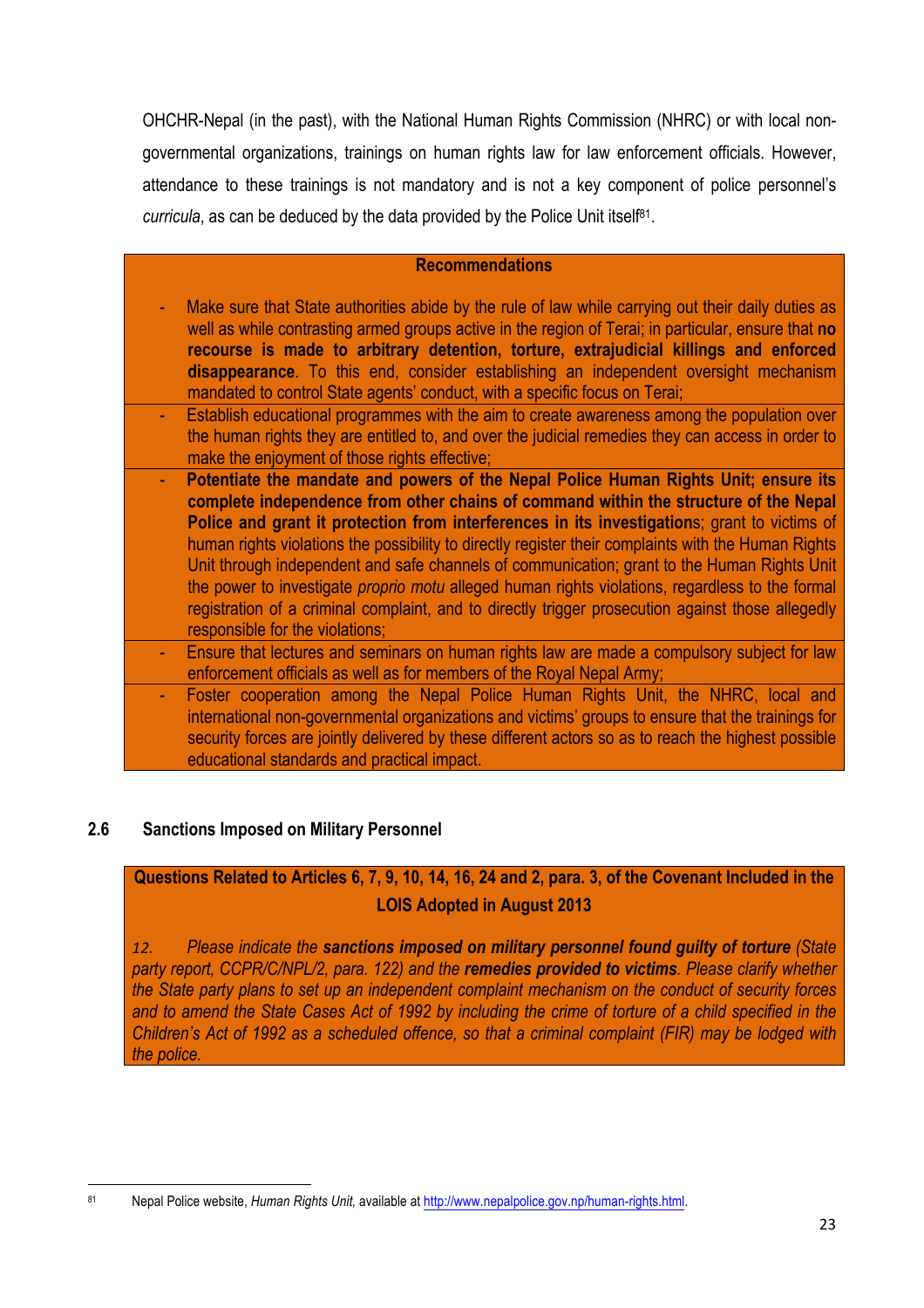- 59. The organizations submitting this report maintain that, despite the claim of the State party that it has successfully conducted military proceedings against army personnel involved cases of torture $^{82}$ , neither the contents nor the outcome of the proceedings against those army members have been made public. Further, trials have not been carried out with the involvement of the concerned victims and, in any case, no sanction is provided for by the *2006 Army Act* for torture and enforced disappearance. While both these crimes are prohibited by Section 62 fo the act, no provision sets forth the penalties concerning the proscribed conducts. Section 119 provides for the exclusive jurisdiction of a Special Court Martial for offences listed under Section 62. Nonetheless, Section 119 itself is simply a jurisdictional clause and does not establish any penalty for the offences deferred to the competence of the Special Court Martial.
- 60. In any event, the members of the army who have allegedly faced military proceedings are extremely few in comparison with the number of gross human rights violations perpetrated during the conflict<sup>83</sup>.
- 61. Since no alternative system of reparation is provided for by the *2006 Army Act* no remedy could have possibly been provided to victims of torture and enforced disappearance.
- 62. The organizations submitting this report are not aware of any measure taken by the State party to set up an independent complaint mechanism on the conduct of military personnel or to amend the *1992 State Cases Act* so that FIRs may be registered in relation to torture on children.

### **Recommendations**

- Amend the *2006 Army Act* so as to ensure that **ordinary courts have exclusive jurisdiction over cases of torture and enforced disappearance**;
- Ensure that the Nepal army grants **full cooperation to competent authorities in the course of investigations, prosecutions and proceeding**s against members of the army allegedly responsible for human rights violations;
- Ensure that the members of the army accused of perpetrating human rights violations are **suspended from service for the duration of investigations and prosecutions**;
	- Ensure that all the victims of gross human rights violations perpetrated by the Nepal army have access to integral reparation, including restitution, compensation, rehabilitation, satisfaction and guarantees of non-repetition.

<sup>&</sup>lt;u> 1989 - Johann Stein, fransk politiker (d. 1989)</u> <sup>82</sup> See April 2013 report, paras. 63-65.

<sup>83</sup> April 2013 report, para. 64.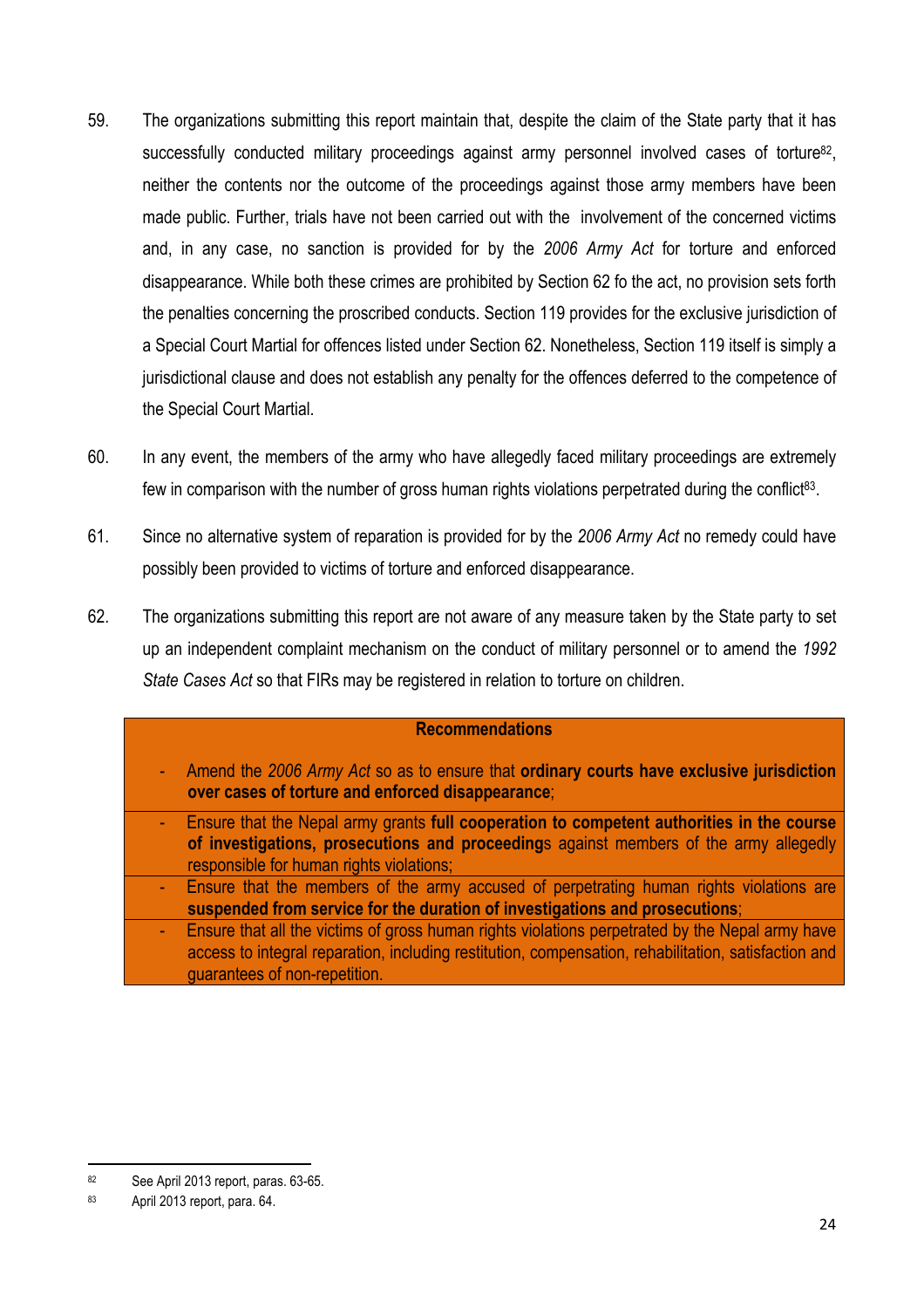## **2.7 Rights of People Deprived of Their Liberty**

## **Questions Related to Articles 6, 7, 9, 10, 14, 16, 24 and 2, para. 3, of the Covenant Included in the LOIS Adopted in August 2013**

*16. Please describe the measures taken to address arbitrary and unlawful detention, including maintenance of false or inadequate custody records by police and the practice of holding detainees in unofficial places of detention, and to ensure that those responsible for such cases are duly sanctioned and victims are adequately remedied. What steps have been taken to guarantee, in practice, the rights of detained persons to notify their immediate families about their detention and to have access to a lawyer and doctor from the moment of arrest? Please also respond to reports that lengthy pretrial detention is common and provide information on non-custodial alternative measures to pretrial detention and their application in practice.*

- 63. During his visit to Nepal in 2005 the SRT noted with concern that registers of detainees were kept without care or not kept at all<sup>84</sup>. This conclusion holds true also to date as the **records kept by the Police in detention centres are not complete, up to date, accurate, and in some cases they are even voluntarily altered**85. The improper maintenance of registers creates the pre-conditions for the systematic violation of the detainees' constitutionally guaranteed right to be brought before courts within 24 hours from their arrest. In addition, it favours periods of prolonged pre-trial detention.
- 64. In addition, the *1970 Some Public (Crime and Punishment) Act* (hereinafter *Public Offences Act*) vests Chief District Officers (hereinafter CDO)<sup>86</sup>, whose function is administrative in nature, with quasijudicial powers over crimes such as disturbing the peace, vandalism, rioting and fighting. The wide discretion afforded to CDOs includes the power to uphold the detention of persons suspected of having committed a crime without the need of charging such person or bringing him or her before a court of law for an oversight of the legality of his or her arrest and detention. In practice, these powers are widely misused and pre-trial detentions "often exceed the period to which persons subsequently were sentenced after a trial conviction"87.
- 65. The *2007 Nepal Public Security Act* provides the government with the **power to issue an order to keep in preventive detention for up to 12 months persons suspected of posing threats to State**

<sup>&</sup>lt;u> 1989 - Johann Stein, fransk politiker (d. 1989)</u> <sup>84</sup> SRT, Mission to Nepal, *supra* note 4, Recommendation d).

<sup>85</sup> Advocacy Forum and Redress, *Review of the implementation of recommendations made by the Special Rapporteur on torture Manfred Nowak after his mission to Nepal in 2005*, September 2010, p. 7.

<sup>86</sup> *1970 Some Public (Crime and Punishment) Act,* Section 5.

<sup>87</sup> U.S Department of State, *2011 Country Reports on Human Rights Practices – Nepal,* 24 May 2012, available at http://www.refworld.org/docid/4fc75a785a.html, Section 1, d) and U.S Department of State, *2012 Country Reports on Human Rights Practices – Nepal,* 19 April 2013, available at http://www.state.gov/j/drl/rls/hrrpt/2012/sca/204407.htm Section 1, d).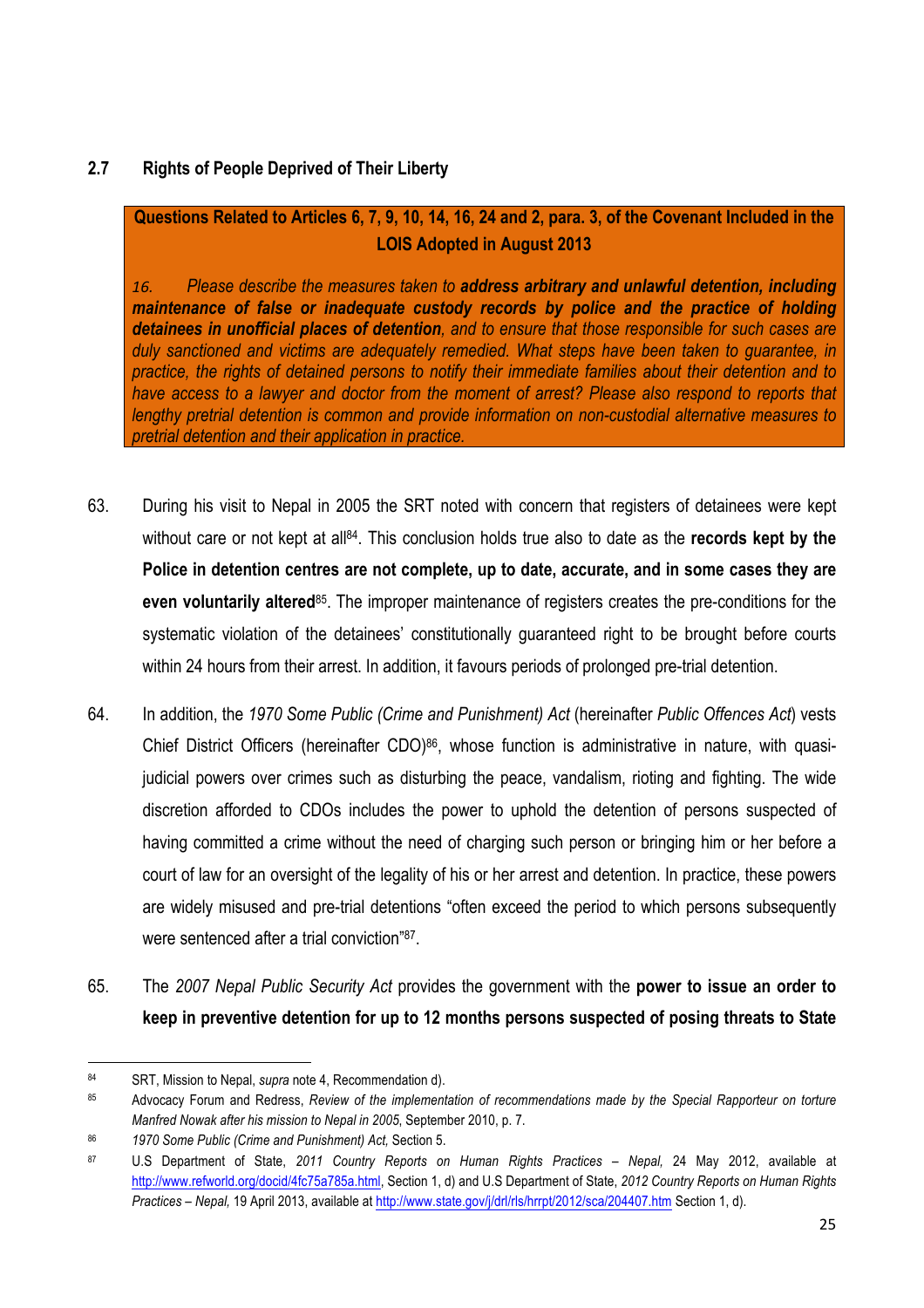**security, without need to charge them with a crime and excluding courts from any legal oversight function over such deprivations of liberty**88. The State party has not taken any step to repel these laws or to limit the recourse to preventive and pre-trial detention in practice.

66. The widespread impunity shielding perpetrators of torture, enforced disappearance or extrajudicial killings is also common to those responsible for arbitrary detention. To the knowledge of the organizations submitting this report no State agent has been held accountable for his or her involvement in arbitrary detentions. No victim of arbitrary detention has obtained integral reparation for the offence suffered<sup>89</sup>.

## **Recommendations**

- Ensure that prison authorities keep **updated, detailed and precise detention registers, that arrested persons are visited by medical personnel upon their arrival in detention facilities and that they are granted the right to contact their relatives and legal counsels**; ensure that in any case no person can be deprived of his or her liberty for more than 24 hours without being brought to a court of law;
- Amend the *1970 Some Public (Crime and Punishment) Act* so as to reduce the discretion of the powers granted to CDOs and so that organs of the judiciary only have oversight over the legality of detentions and power to uphold them;
- Amend the *2007 Nepal Security Act* and ensure that in **no circumstance whatsoever can persons deprived of their liberty be held for more than 24 hours without being brought before a court of law**;
- Ensure that **criminal complaints concerning arbitrary detention are promptly, thoroughly, independently, impartially and effectively investigated** and that those allegedly responsible are prosecuted, judged and, if found guilty, sanctioned;
- Amend the current legal framework so that victims of arbitrary detention have access to integral reparation, including restitution, compensation, rehabilitation, satisfaction and guarantees of non-repetition.

## **3. Other Matters of Concern**

67. Although in the LOIS the HRC formulated questions relevant for victims of past and present gross human rights violations only on the matters analysed above, the associations submitting this report are persuaded that there are other matters that are subject of concern and would like to use this opportunity to update the HRC on the current situation.

 <sup>88</sup> *2007 Nepal Public Security Act,* Section 3.

<sup>89</sup> The organizations submitting the present report are not aware of any victim of arbitrary detention who benefitted from any form of compensation for the offence.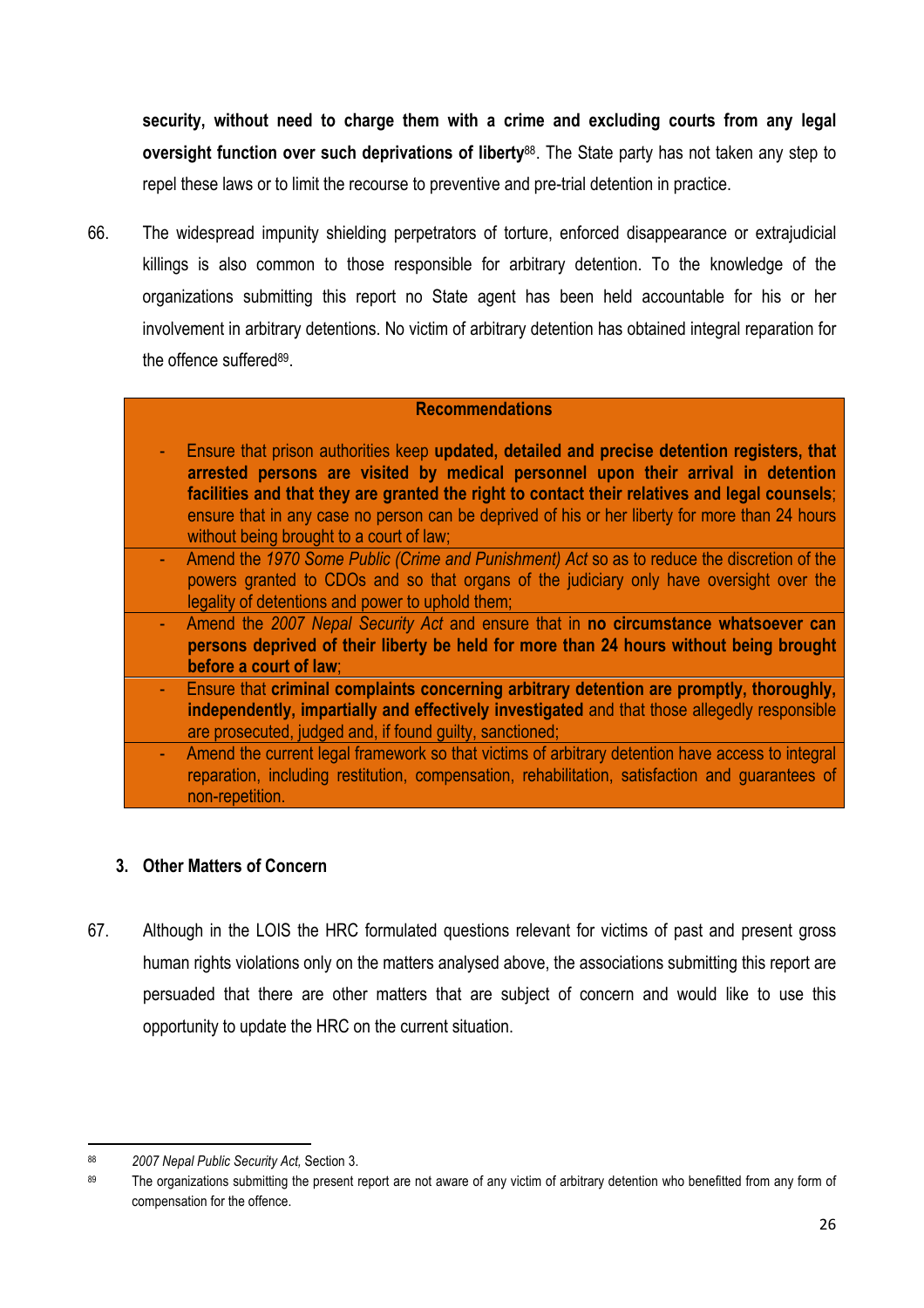## **3.1 Inadequate Exhumations, Identification and Return of Mortal Remains to Families (Articles 2, para. 3, 6 and 7 of the Covenant)**

- 68. As thoroughly reported in the April 2013 report, **Nepal does not have either the necessary technical capacities or the adequate legal framework to conduct the exhumation of gravesites and identify and return the victims' mortal remains to their families**90. Such deficiency entails an ongoing violation of the rights of victims' relatives to know the truth and to recover the mortal remains of their loved ones.
- 69. While in a few cases the NHRC and the Nepal Police, also with the help of the OHCHR-Nepal, carried out exhumation processes, to date no comprehensive mapping of potential gravesites containing the mortal remains of conflict-related crimes has been compiled. Moreover, the few exhumations already undertaken were performed in the absence of forensic experts, equipment and resources, which could have potentially led to loss of evidence or even identification mistakes. As a matter of fact, representatives of the civil society have repeatedly expressed their concern over the humanitarian nature of NHRC-led operations with regard to evidence collection and preservation. Matter of concern has also been the Police's failure to adequately secure gravesites. Above all, exhumations carried out by the Police are performed by those security forces that are allegedly responsible for the violations, thus hampering the independence and impartiality of the operations. Moreover, **relatives of victims do not receive any psychological assistance prior, during and after the exhumations**. To the knowledge of the subscribing organizations, the State party does not have any concrete plan to adopt a comprehensive programme to address these matters.

## **Recommendations**

- Ensure that **international standards in the field of exhumations and identification of mortal remains** are followed, including sufficient linkage to criminal justice processes, guarantees of transparency, independence and impartiality, involvement of victims' relatives, establishment of psychological support before, during and after exhumations;
- Establish an **assessment team** composed of, at least, a criminal investigator, a DNA expert, a forensic pathologist, a forensic archaeologist and a forensic anthropologist and grant the assessment team total independence from political parties and from the executive;
- Mandate the experts team to conduct a **comprehensive mapping of gravesites** throughout the country;
- Establish a **national forensic laboratory** and provide adequate funding and resources; - Ensure the **preservation of evidence for criminal investigation**.

<sup>&</sup>lt;u> 1989 - Johann Stein, fransk politiker (d. 1989)</u> <sup>90</sup> April 2013 report, para. 100.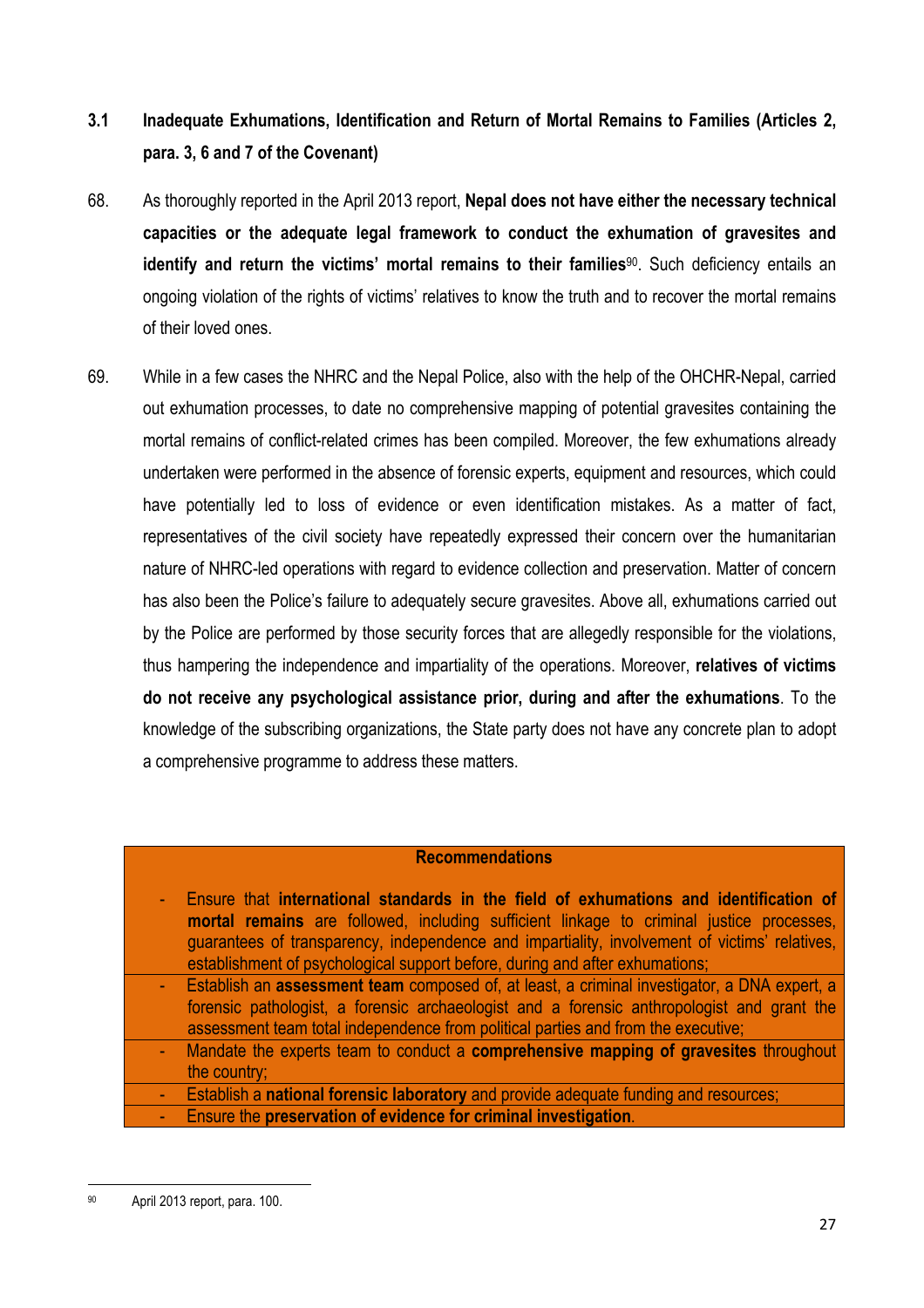## **3.2 Lack of Protection of Victims of Human Rights Violations, Their Relatives, Witnesses and Human Rights Defenders**

- 70. As detailed in the April 2013 report<sup>91</sup>, the lack of protection for victims of gross human rights violations, their families and witnesses strongly discourages them from reporting crimes and cooperate in the course of investigations and proceedings, thus hampering accountability<sup>92</sup>.
- 71. State authorities' resort to violence threats and re-arrests as forms of reprisals and intimidations have been repeatedly noticed and condemned by NOGs<sup>93</sup> as well as by UN bodies<sup>94</sup>. Recently the OHCHR noted that there are "no legal provisions for witness protection in Nepal" 95. Similarly, under the current legislation no forms of psycho-social support are designed for witnesses and victims of serious human rights violations.
- 72. Before the dissolution of the previous Constituent Assembly the draft Code of Criminal Procedure was pending before the Parliament96. Such Draft Bill provided, *inter alia,* for the establishment of a witness protection program which would highly improve the situation of in-court witnesses<sup>97</sup>. Moreover, the State party prepared in 2011 a draft bill especially designed for the Protection of Witnesses that, however, has never been submitted to the Parliament<sup>98</sup>.
- 73. To date, the subscribing organizations are not aware of any step undertaken by the State party to enact the draft legislation and establish a witnesses and victims' protection programme.

<sup>&</sup>lt;u> 1989 - Johann Stein, fransk politiker (d. 1989)</u> <sup>91</sup> April 2013 report, paras. 114–121.

<sup>92</sup> INSEC, *Witness Protection: A Study Report*, June 2011, at p. 35.

<sup>93</sup> International Commission of Jurists, *Witness Protection in Nepal: Recommendations from International Best Practices*, August 2011, available at http://icj.wpengine.netdna-cdn.com/wp-content/uploads/2012/05/Nepal-witness-protection-analysis-brief-2011.pdf, para 3.

<sup>94</sup> CAT, *Concluding Observations on Nepal*, *supra* note 4, para. 28. *See also*, Special Rapporteur on Arbitrary Executions, *Mission Report on Nepal*, *supra* note 4, para. 55 and WGEID, *Mission Report on Nepal*, *supra* note 4, at para. 51.

<sup>95</sup> OHCHR, *Nepal Conflict Report 2012*, *supra* note 3, para. 183. It is worth recalling that the OHCHR itself had already recommended the establishment of a witness and victim protection program two years before. See OHCHR-Nepal, *OHCHR urges the prompt establishment of a witness and victim protection mechanism in Nepal*, 18 December 2010, available at http://nepal.ohchr.org/en/resources/Documents/English/pressreleases/Year%202010/December/2010\_12\_17\_PR\_OHCHR\_Witnes s\_protection\_E.pdf.

<sup>96</sup> Legislative reforms related to the criminalization of torture and other international crimes as well as to compensation for victims of gross human rights violations is long overdue in Nepal. Already in 1994 the HRC recommended "that necessary measures be taken by the Government to give effect to the separation of executive and judicial functions and to ensure the full independence and proper functioning of the judiciary. The texts of the draft bills against torture and ill-treatment of the person as well as on compensation of victims of torture should be brought into line with the provisions of the Covenant and adopted as soon as possible". HRC, *Concluding Observations on Nepal*, *supra* note 41, para. 18.

<sup>97</sup> April 2013 report, para. 118.

<sup>98</sup> The draft bill provided for the criminalization of a series of conducts such as bribing, harassing, threatening or otherwise intimidating a witness or his or her relatives as well as for the establishment of protection measures. Nonetheless, it also presented a serious flaw as it mandates the police to implement the program rather than a specialized and independent enforcement agency. See April 2013 report, paras. 119 and 120.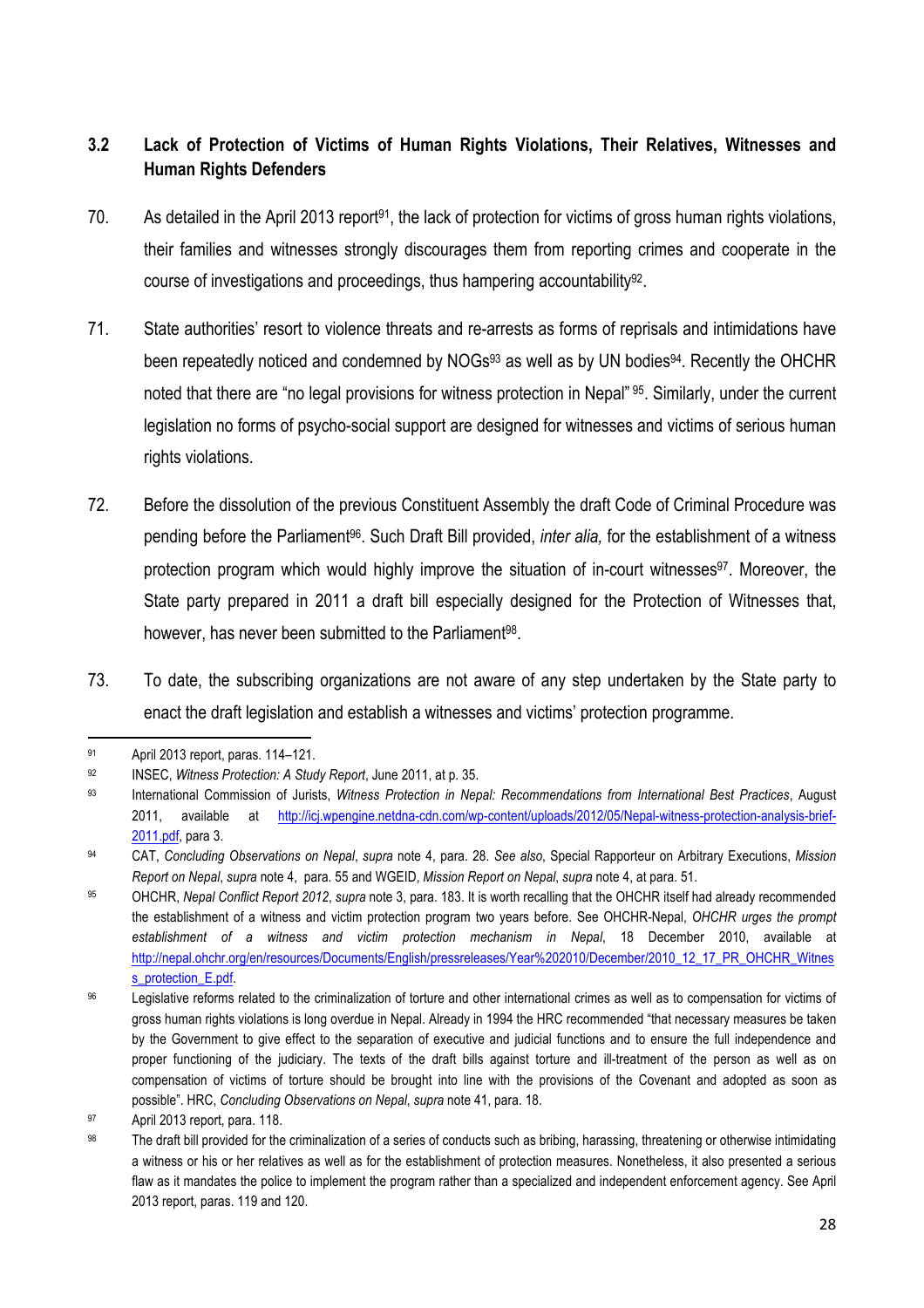## **Recommendations** - Ensure that **State authorities do not harass, threat, bribe, intimidate or in any way make pressure on witnesses and victims** of gross human rights violations; ensure that **these conducts are codified as crimes** under Nepalese legislation; - Establish **a witnesses and victims' protection programme** allowing in-camera hearings, giving witnesses the possibility to testify from secure locations and granting them that their identities remain secret; - Ensure that **psycho-social and logistical measures of support** are granted to witnesses and victims; - Create a **specialized, independent enforcement agency** responsible for the implementation of the witnesses and victims' protection programme.

## **3.3 Non-ratification of the International Convention on the Protection of All Persons from Enforced Disappearance and the Rome Statute**

74. As stressed by the organizations submitting this written information in their April 2013 report, **Nepal is not a party either to the International Convention on the Protection of All Persons from Enforced Disappearance or to the Rome Statute of the International Criminal Court**99. Nepal is **neither a party to the Convention on the Non-applicability of Statutory Limitations to War Crimes and Crimes against Humanity**.

## **Recommendations**

- **Ratify the International Convention on the Protection of All Persons from Enforced Disappearance** and make the relevant declarations pursuant to Articles 31 and 32 of the Convention recognizing the competence of the Committee on Enforced Disappearances to receive and consider individual and inter-State communications. Fully align its national legislation with all obligations stemming from the Convention
- **Ratify the Rome Statute of the International Criminal Court,** the **Agreement on Privileges and Immunities of the Court**, and the **Kampala Amendments** to the Rome Statute. Fully align national legislation with all obligations under the Rome Statute.
- **Ratify the Convention on the Non-Applicability of Statutory Limitations to War Crimes and Crimes against Humanity**.

<sup>&</sup>lt;u> 1989 - Johann Stein, fransk politiker (d. 1989)</u> <sup>99</sup> April 2013 report, paras. 131-133.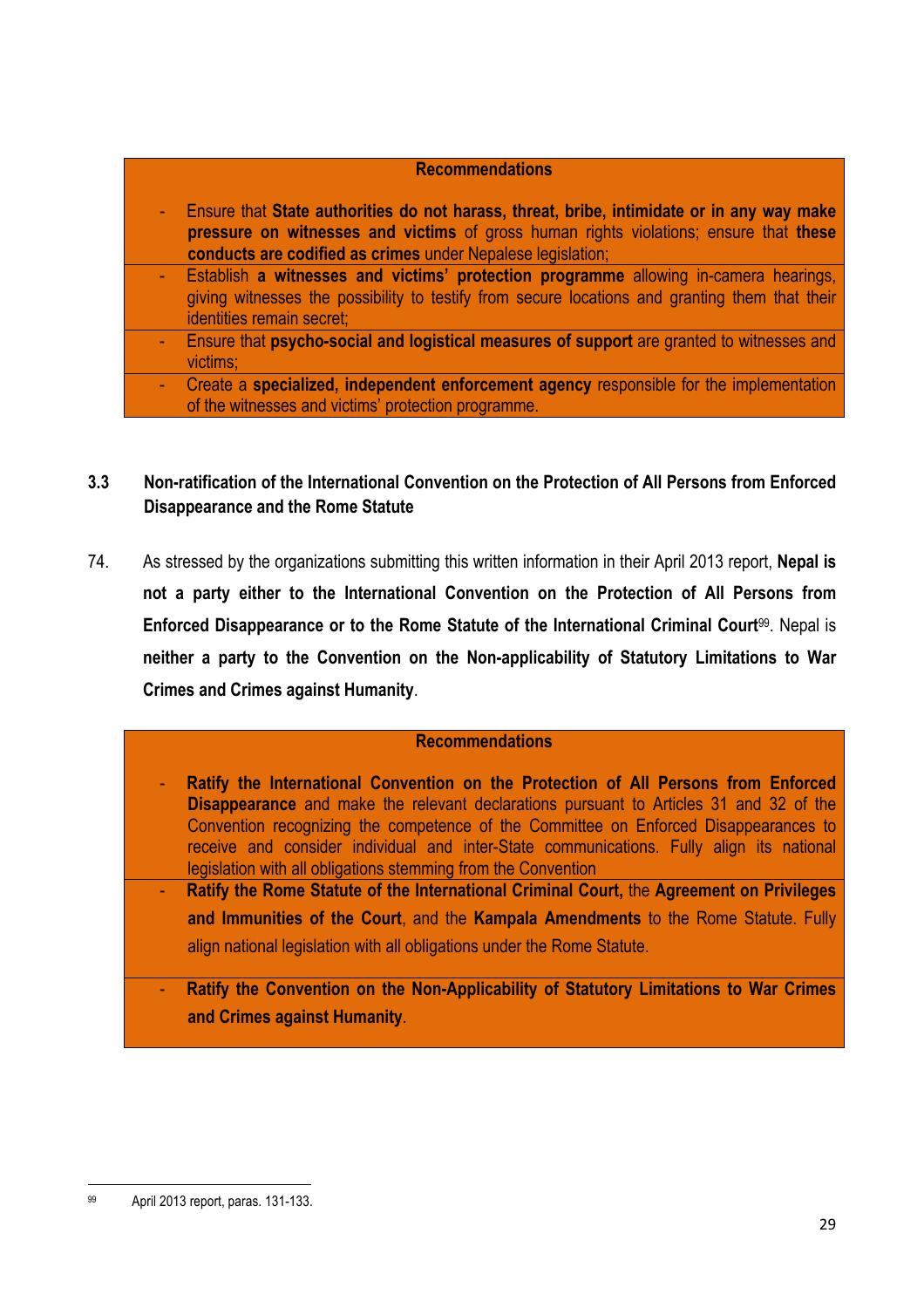### **4. Information Concerning the Organizations Submitting the Report**

### **TRIAL (Track Impunity Always)**

Founded in 2002 TRIAL is an association under Swiss law based in Geneva. The main objective of the association is to put the law at the service of victims of international crimes (genocide, crimes against humanity, war crimes, torture and forced disappearances). TRIAL fights against the impunity of perpetrators and instigators of the most serious crimes under international law and their accomplices. The organization defends the interests of the victims before the Swiss courts and various international human rights bodies. TRIAL also raises awareness among the authorities and the general public regarding the necessity of an efficient national and international justice system for the prosecution of crimes under international law. To date TRIAL has defended more than 350 victims in the course of 132 international proceedings, submitted 40 reports to the United Nations and filed 15 criminal complaints in Switzerland.

**Contact person**: Dr. iur. Philip Grant (Director) **E-mail**: philip.grant@trial-ch.org **Address**: TRIAL, P.O. Box 5116, 1211, Geneva 11, Switzerland **Tel./Fax No.**: + 41 22 321 61 10 **Website**: www.trial-ch.org/

### **Conflict Victims' Society for Justice**

Conflict Victims' Society for Justice-Nepal (CVSJ-Nepal) is an apolitical non-governmental organisation established in September 2008 by the victims (survivors and relatives of those killed and disappeared) of Nepal's ten-year conflict that works toward bringing all the victims of conflict in a common platform for their fight fortruth and justice. Currently, the society has its presence in 250 Village Development Committees in 40 districts of Nepal.

### **Forum for the Protection of People's Rights (PPR) Nepal**

Forum for Protection of People's Rights, Nepal (PPR Nepal) is a non-governmental, non-profit organisation established in 2003 to advocate and work in the area of human rights and access to justice. PPR Nepal is established and run by lawyers, human rights activists, health professionals, peace workers and sociologists. PPR Nepal is registered under Nepal Government/District Administration Office, Kathmandu and is affiliated with the Social Welfare Council (SWC) of Nepal. PPR Nepal works for protection and promotion of human rights, peace building, access to justice especially for the poor and marginalised section of the society through lobbying, campaigning, capacity building and research activities.

PPR Nepal envisions a society where all the members live in harmony irrespective of their class, caste, ethnicity, religion, political beliefs; where people have easy access to resources and basic government services; and all the members lead a self-determined life as per their wishes not violating the rights of others. The major objectives of the organisation are to: i) promote and protect human rights; ii) increase people's access to justice; iii) support the development of a just and peaceful society; iv) advocate for torture prevention and the rehabilitation of torture victims, and v) carry out research on the issues related to peace, human rights and justice.

#### http://pprnepal.org.np/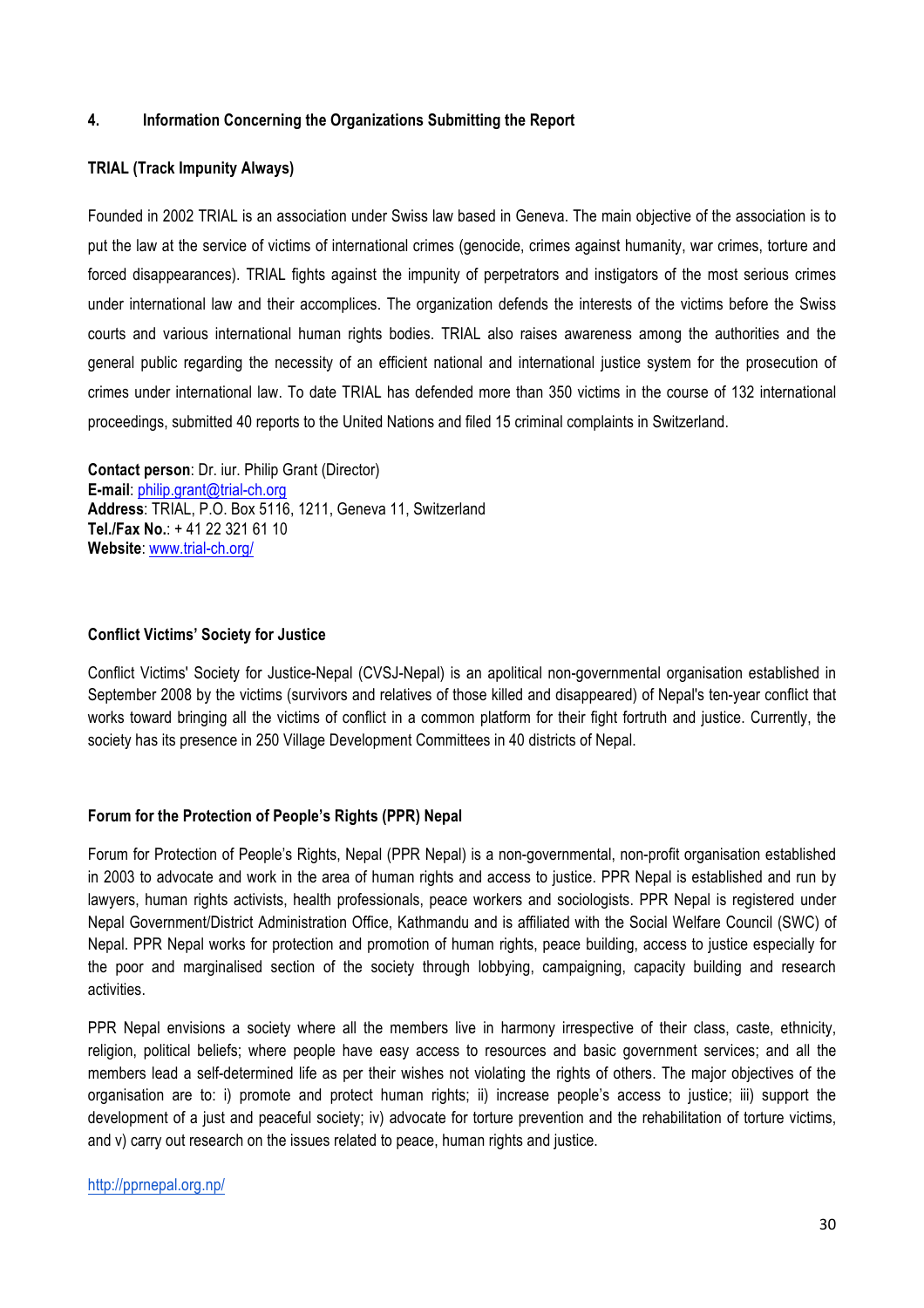### **Himalayan Human Rights Monitor (HimRights)**

Himalayan Human Rights Monitors (HimRights) was officially registered in 1999 as a non-governmental, non-partisan, non-profit organisation committed to defending the rights of poor, marginalised and socially excluded communities and individuals, with a special focus on women, children and youth. HimRights works in affiliation with all major human rights institutions based in Nepal and abroad, pursuing a three-fold approach of (1) monitoring and reporting, (2) responding to human rights violations; and (3) advocating and training for policy change, influence, raising awareness, and capacitybuilding to cope with – and respond to – changing human rights dynamics in Nepal.

HimRights works for the advancement of human rights, gender justice, child/women empowerment, peace campaign, enhancement of participatory democracy and people-centered development. HimRights enables to work effectively in the areas of human rights, anti-trafficking, safe migration, good governance, conflict transformation/mitigation, reconciliation and peace building.

### http://www.himrights.org/

### **National Network of Families of Disappeared and Missing (NEFAD)**

NEFAD is an independent national level organisation working on enforced disappearance and missing persons in Nepal, consisting of families of the missing persons and led by the families of victims of enforced disappearance. It is representative of a diverse range of ethnic groups, and social backgrounds. NEFAD is politically independent. Each of the district-based Family Associations that constitute NEFAD has an established track record that demonstrates its independence, integrity and legitimacy. NEFAD is a non-profit humanitarian organisation formed by associations of families of the disappeared and missing in the country. NEFAD was founded in November of 2009 and its work depends on the efforts of its association members and the support of individuals and organisations in Nepal and abroad. The founding members of NEFAD are the Conflict Victims Committee - CVC Bardiya and CSJ Lamjung, comprising district and regional associations associated after post-conflict environment to advance surviving families' right to truth, justice, reparation and peaceful transformation. NEFAD is working in close cooperation with various victims groups, civil society and international agencies to advance victims' rights in Nepal transitional justice process.

http://nefad.wordpress.com/

### **Terai Human Rights Defenders Alliance**

Terai Human Rights Defenders (THRD) Alliance works to promote equity and justice in Nepal by conducting research and litigation on cases of human rights violations and discrimination with a special focus on the Terai region.

www.taraihumanrights.org

### **Terror Victims Orphan Society of Nepal**

Terror Victims Orphan Society Nepal (OTV-Nepal) is a non-governmental organisation established in December 2001 by a group of orphan children whose parents were killed or disappeared during Nepal's decade long armed conflict. The main objective of OTV-Nepal is to lobby and advocate for truth and justice for the victims of conflict, calling on the State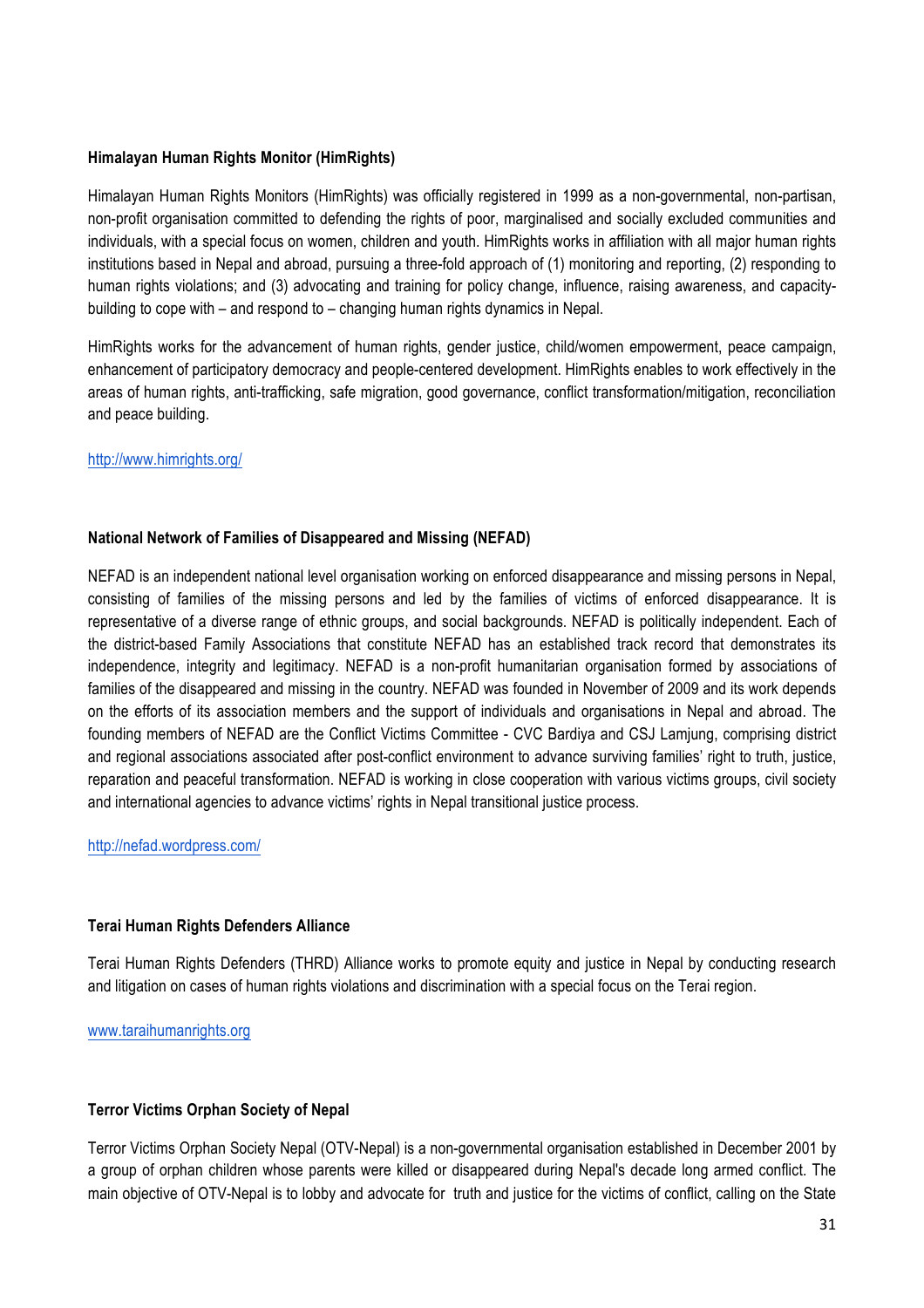and civil society to act towards the protection of the orphan children, helpless widows, injured people and others. OTV-Nepal has over 200 members from various districts of Nepal and is run by membership fees and private donations.

http://otvnepal.tripod.com/id8.html